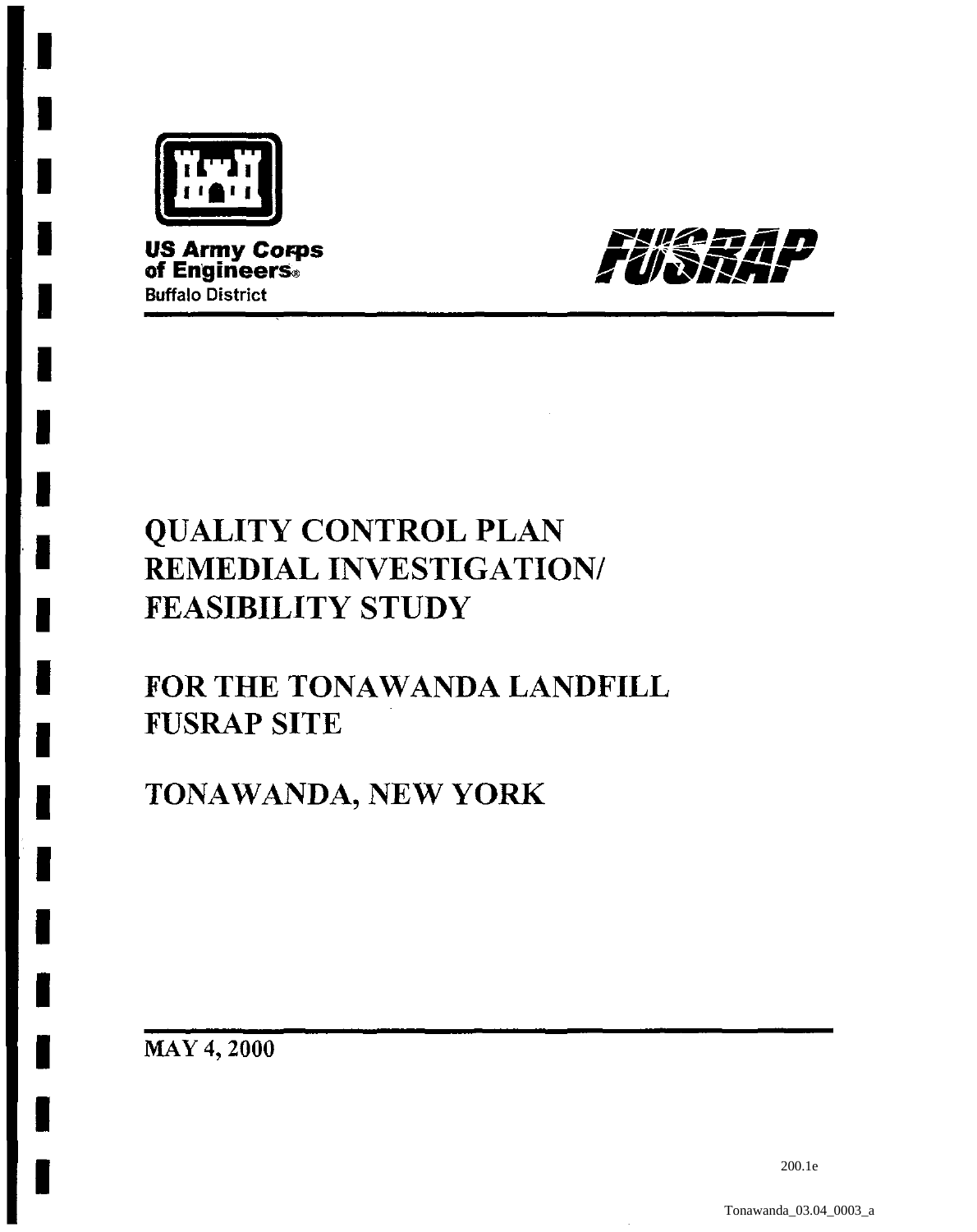## QUALITY CONTROL PLAN REMEDIAL INVESTIGATION/FEASIBILITY STUDY'

## TOWN OF TONAWANDA LANDFILL FUSRAP SITE TONAWANDA, NY

Science Applications International Corporation certifies that to the best of irs knowledge and belief, the rechnical data delivered herewith under contract DAHA90-94-D-0007-DN05 is complete, accurate, and complies with aU requirements of the contract.

V

Ŧ

Prepared By:

I

I

I

I

I

I

I

I

I

I

I

I

I

I

I

I

I

 $\frac{5}{\sqrt{2}}$  Date

**Project Manager** 

Science Applications International Corporation

Approved By:

 $\frac{5/4/60}{6}$ 

Program Manager

Science Applications International Corporation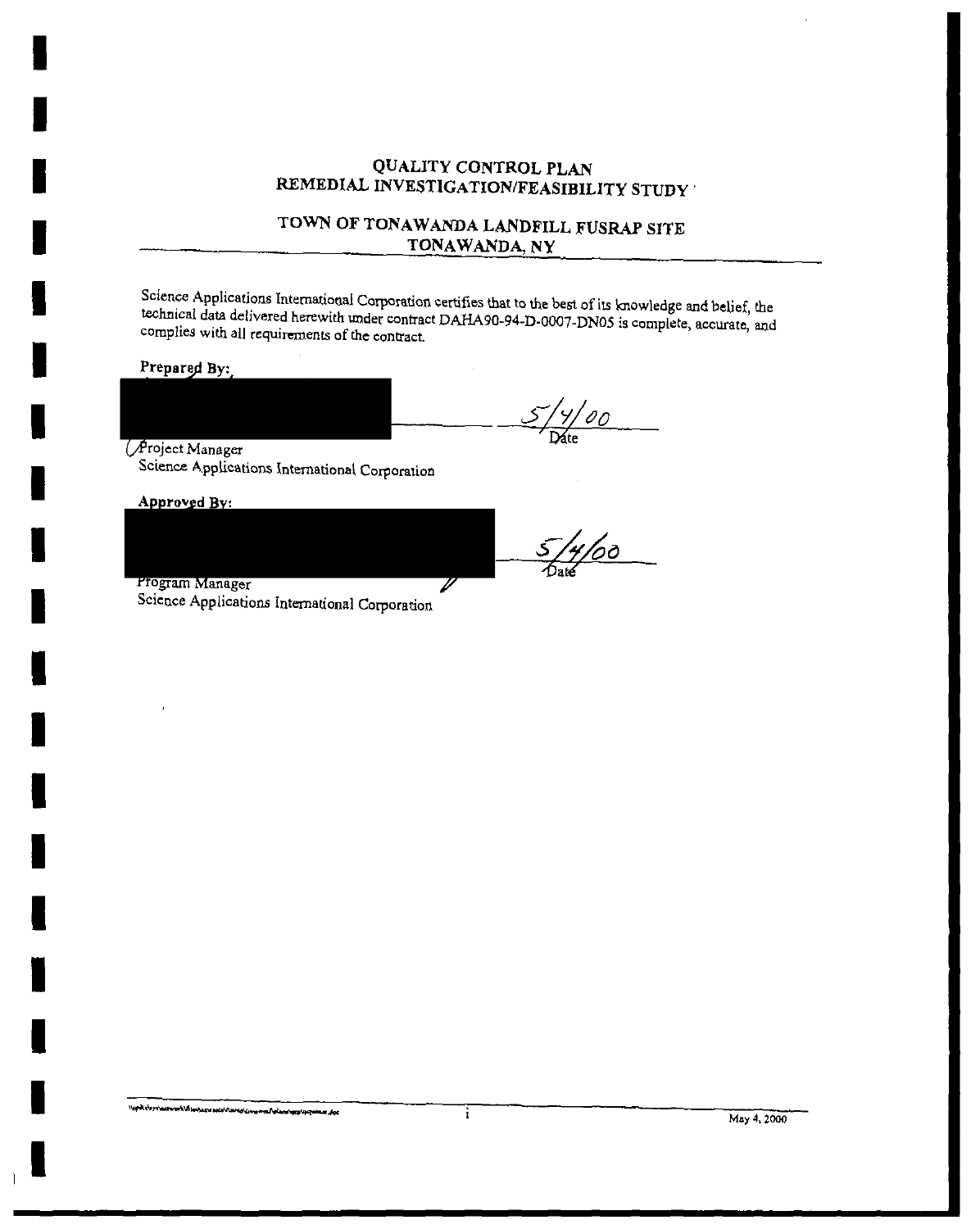## **QUALITY CONTROL PLAN** REMEDIAL INVESTIGATION/FEASIBILITY STUDY

## TOWN OF TONAWANDA LANDFILL FUSRAP SITE TONAWANDA, NY

## **TABLE OF CONTENTS**

| 1.0 |         |
|-----|---------|
|     |         |
|     | 1.1.1   |
|     | 1.1.2   |
|     | 1.1.3   |
|     |         |
|     |         |
| 2.0 |         |
|     | 2.1     |
|     |         |
|     | 2.2.1   |
|     | 2.2.1.1 |
|     | 2.2.1.2 |
|     | 2.2.1.3 |
|     | 2.2.1.4 |
|     | 2.2.1.5 |
|     | 2.2.1.6 |
|     | 2.2.1.7 |
|     | 2.2.1.8 |
|     | 2.2.1.9 |
|     |         |
|     |         |
|     |         |
|     |         |
|     | 2.5     |
|     | 2.6     |
|     | 2.7     |
|     | 2.8     |
|     | 2.9     |
| 3.0 |         |
|     |         |
| 4.0 |         |
| 5.0 |         |
|     |         |
| 6.0 |         |

n/fusrap/tonawmf/plans/gcp/gcptonar.doc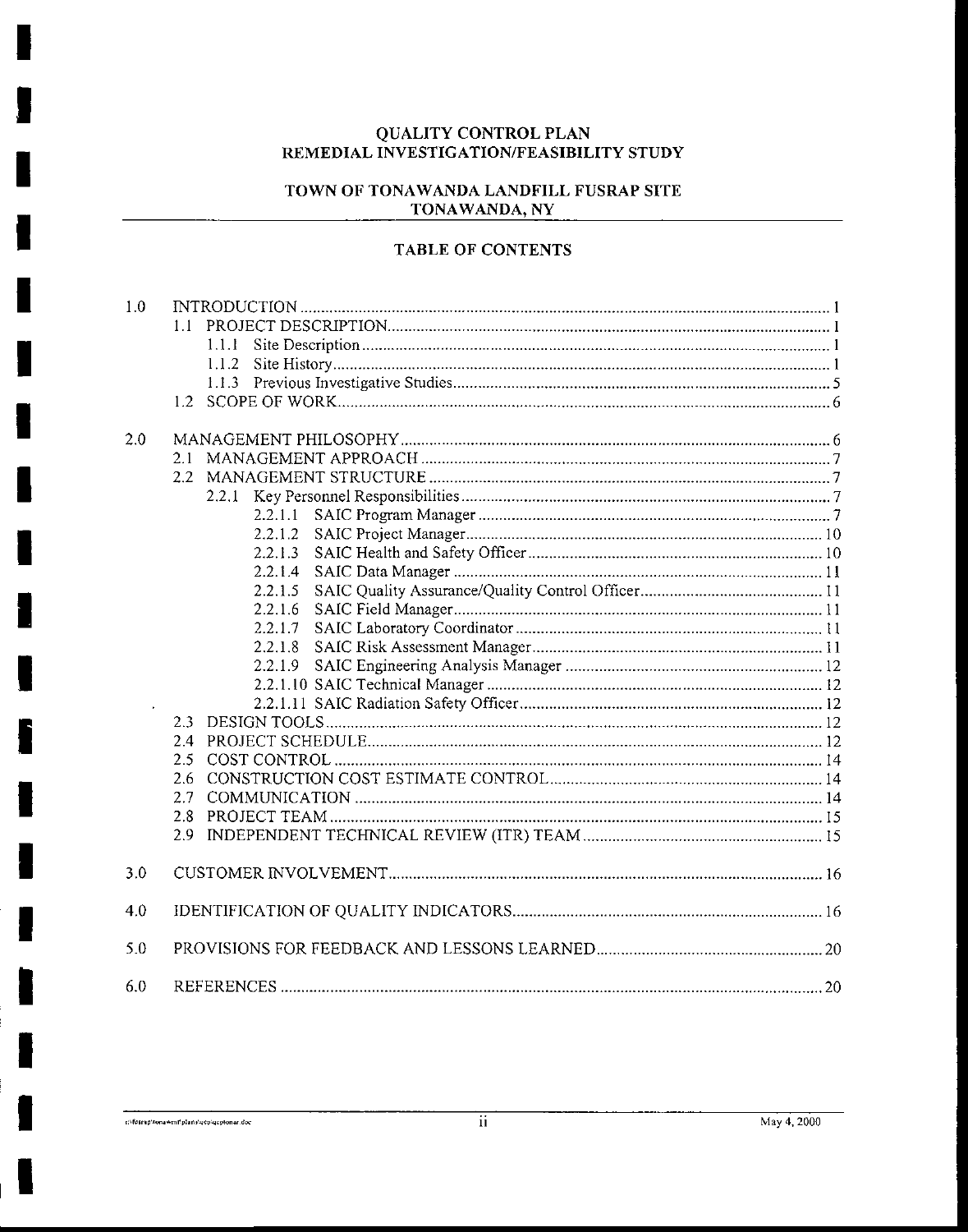## **LIST OFT ABLES**

I

I

I

I

I

I

I

I

I

I

I

I

I

I

I

I

I

| Table 1-1 |                                                                        |  |
|-----------|------------------------------------------------------------------------|--|
| Table 2-1 | Key SAIC Personnel Assignments and Qualifications for the RI/FS at the |  |
|           |                                                                        |  |
| Table 2-2 |                                                                        |  |
| Table 2-3 |                                                                        |  |

## **LIST OF FIGURES**

| Figure 1-1 |                                                                             |  |
|------------|-----------------------------------------------------------------------------|--|
| Figure 1-2 |                                                                             |  |
| Figure 1-3 |                                                                             |  |
| Figure 2-1 | Organization Chart for the RI/FS at the Tonawanda Landfill Site, Tonawanda, |  |
|            |                                                                             |  |
| Figure 2-2 |                                                                             |  |
| Figure 2-3 |                                                                             |  |
| Figure 2-4 |                                                                             |  |

 $\bar{z}$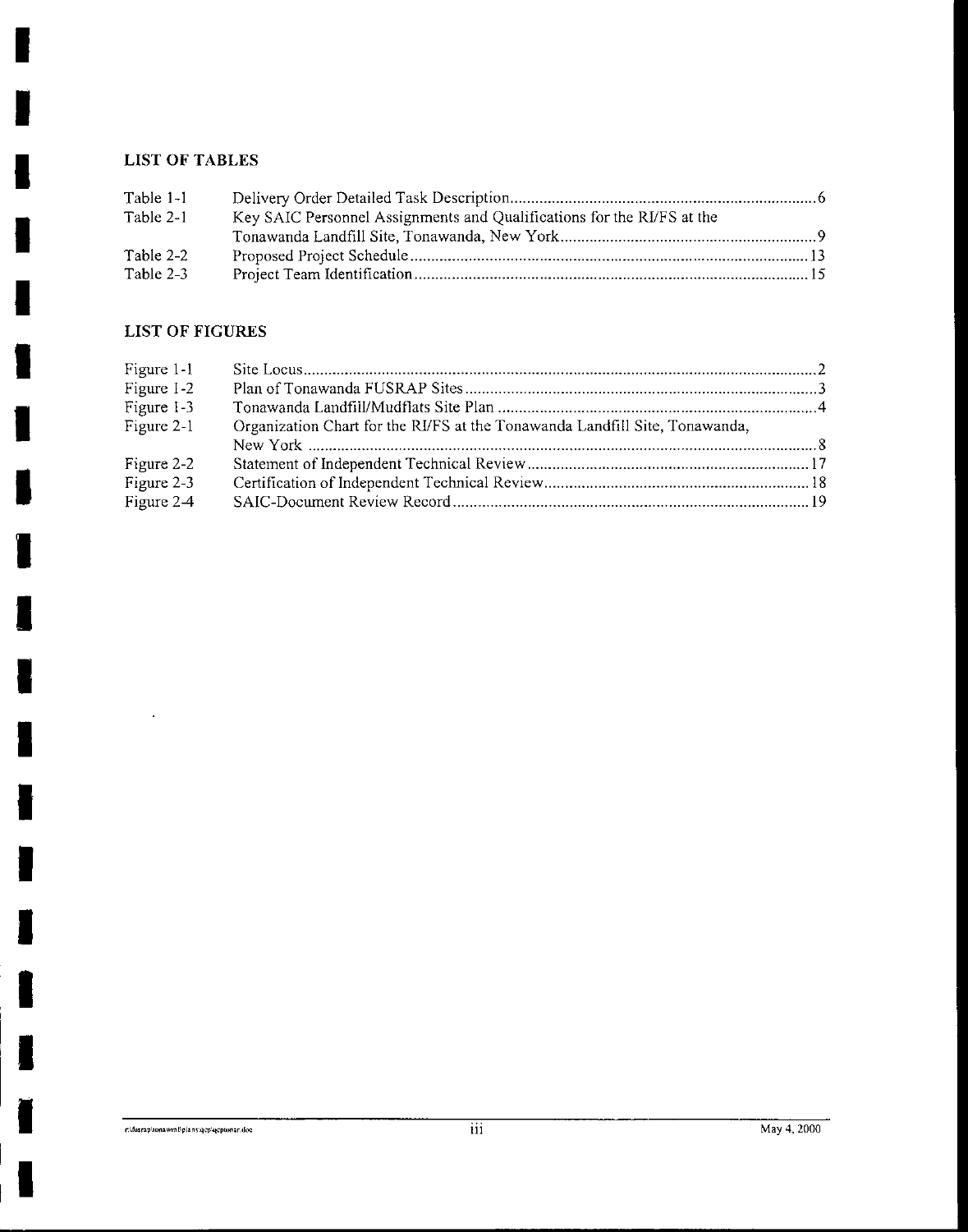## **ACRONYMS AND ABBREVIATIONS**

| Atomic Energy Commission                                              |
|-----------------------------------------------------------------------|
| Applicable or Relevant and Appropriate Requirement                    |
| Comprehensive Environmental Response, Compensation, and Liability Act |
| Chemical Quality Control                                              |
| Central Records Facility                                              |
| Center of Expertise                                                   |
| Department of Energy                                                  |
| <b>Engineering Evaluation/Cost Analysis</b>                           |
| Engineering and Environmental Management Group                        |
| Formerly Utilized Sites Remedial Action Program                       |
| Feasibility Study                                                     |
| Hazardous, Toxic, Radioactive Waste                                   |
| Independent Technical Review                                          |
| Multi-Agency Radiation Survey and Site Investigation Manual           |
| Manhattan Engineer District                                           |
| Niagara Mohawk Power Company                                          |
| New York State Department of Environmental Conservation               |
| Quality Assurance/Quality Control                                     |
| Quality Assurance Program                                             |
| Quality Assurance Administrative Procedure                            |
| Quality Assurance Technical Procedure                                 |
| Quality Control Plan                                                  |
| Remedial Investigation                                                |
| Remedial Investigation/Feasibility Study                              |
| Record of Decision                                                    |
| Science Application International Corporation                         |
| Sampling and Analysis Plan                                            |
| Scope of Work                                                         |
| Site Safety and Health Officer                                        |
| Site Safety and Health Plan                                           |
| U.S. Army Corps of Engineers                                          |
| Waste Water Treatment Plant                                           |
|                                                                       |

r:\fusrap\tonawmf\plans\qcp\qcptonar.doc

I

I

I

I

I

I

I

I

I

I

I

I

I

I

I

I

I

I

I

 $\bar{\beta}$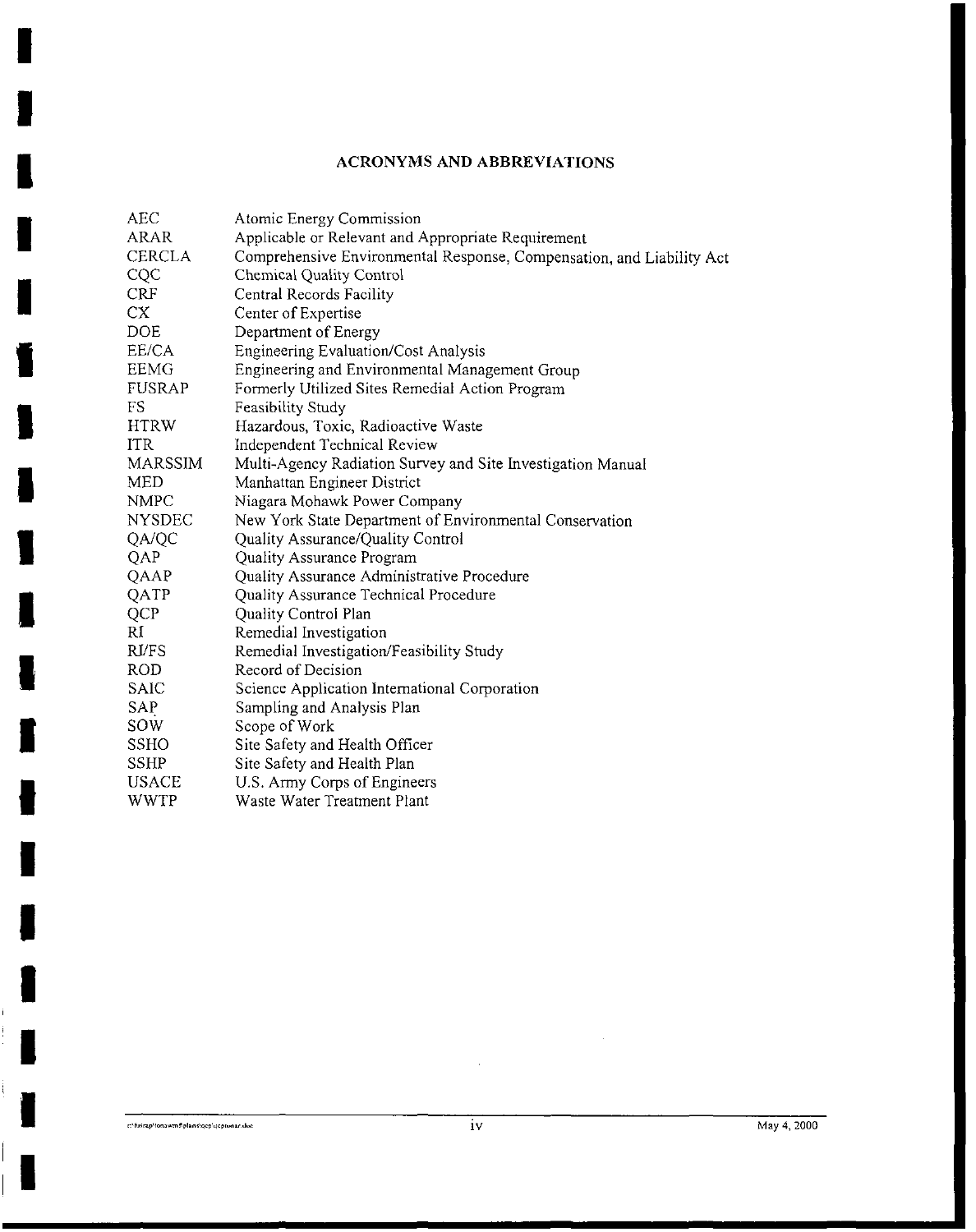#### **1.0 INTRODUCTION**

I

I

I

I

I

I

I

I

I

I

I

I

I

I

**I** 

I

I

I

I

Science Applications International Corporation (SAIC) has been contracted by the U.S. Army Corps of Engineers (USACE) to conduct a Remedial Investigation/Feasibility Study (Rl/FS) of the Town of Tonawanda Landfill Site under Contract Number DAHA90-94-D-007, Delivery Order Number DN02.

The activities discussed in this Quality Control Plan (QCP) detail the effort required to conduct and document the RifFS of the Site to address site and project strategies in accordance with the Comprehensive Environmental Response, Compensation, and Liability Act (CERCLA) process and the Multi-Agency Radiation Survey and Site Investigation Manual (MARSSIM) guidelines. This project involves the assessment of current site conditions and previous investigation and remediation activities, the development of investigation work plans, implementation of field investigation activities, production of a Rl report and subsequent FS, and preparation of supporting and decision documents. These activities and reports will be submitted to the USACE, Buffalo District in support of their mission to complete any necessary CERCLA remediation of the Tonawanda Landfill Site under the Formerly Utilized Sites Remedial Action Program (FUSRAP).

To ensure the objectives of this delivery order are met and submitted products will be of acceptable quality, SAIC has prepared this QCP. Field activities will be performed in a manner conforming to applicable federal, state, and local regulations. All submittals will be complete and concise and conforming to applicable USACE guidelines and regulatory requirements for format and content.

#### **L1 PROJECT DESCRJPTION**

#### **1.1.1 Site Description**

The Tonawanda Landfill Site (Site) is located approximately l.5 miles north of the Linde FUSRAP Site. It is comprised of two main parcels – the Town of Tonawanda Landfill (Landfill) and the Mudflats. The Landfill parcel is located at the northern end of East Park Drive and is bounded by the residential developments to the north and northwest, a railroad line to the east, and a right of way belonging to the Niagara Mohawk Power Company (NMPC) to the south. The Mudflats portion of the property is located on the opposite side of the Niagara Mohawk Power Company right of way that borders the Landfill. The parcel is approximately 115 acres and is bordered by the NMPC right of way to the north, a railroad line to the east, on the west by the former Town of Tonawanda incinerator, and to the south by the New York State Thruway. Both properties are owned by the Town of Tonawanda, NY and the area is essentially **zoned as commerciaV industrial except for the bordering residential areas referenced above. A site locus**  plan (Figure 1-1), a plan showing Tonawanda FUSRAP sites (Figure 1-2), and a Landfill site plan (Figure 1-3) are attached.

### **1.1.2 Site History**

The Landfill was operated as a municipal landfill by the Town of Tonawanda (Town) from the mid-1930's through October, 1989. The primary waste streams for the landfill were ash generated by the incinerators, construction/demolition debris, and yard refuse (leaves, branches, etc.) collected from town residents. On occasion, the landfill did accept municipal solid waste and wastewater sludges, but only when the incinerators were temporarily inoperable.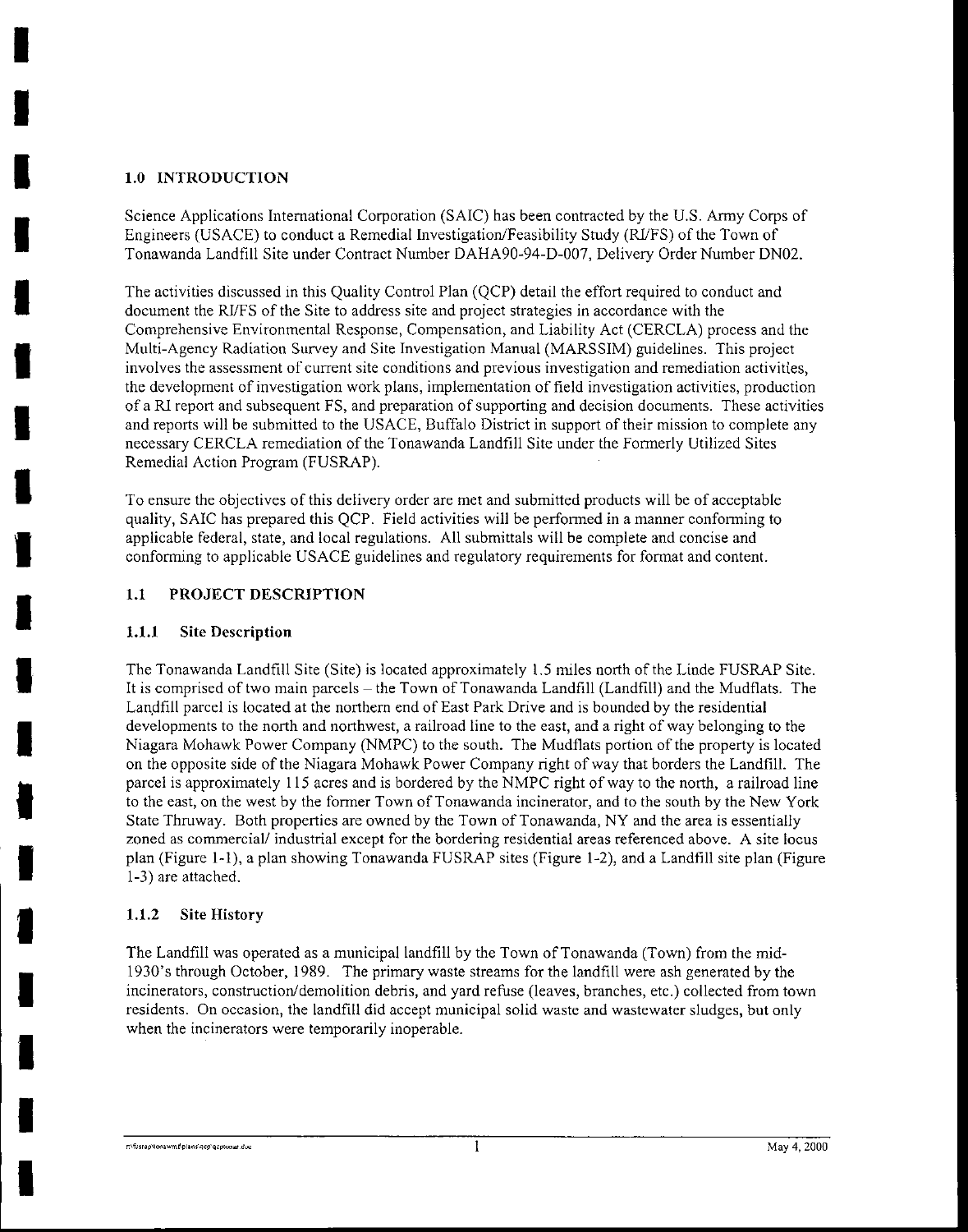

I

I

I

I

I

I

I

I

I

I

I

I

I

I

I

I

I

I

I

FIGURE  $1-1$ 

REGIONAL LOCATION OF THE TOWN OF TONAWANDA, NEW YORK AND THE ASHLAND 1, ASHLAND 2, SEAWAY, LINDE AND THE TOWN OF TONAWANDA LANDFILL SITES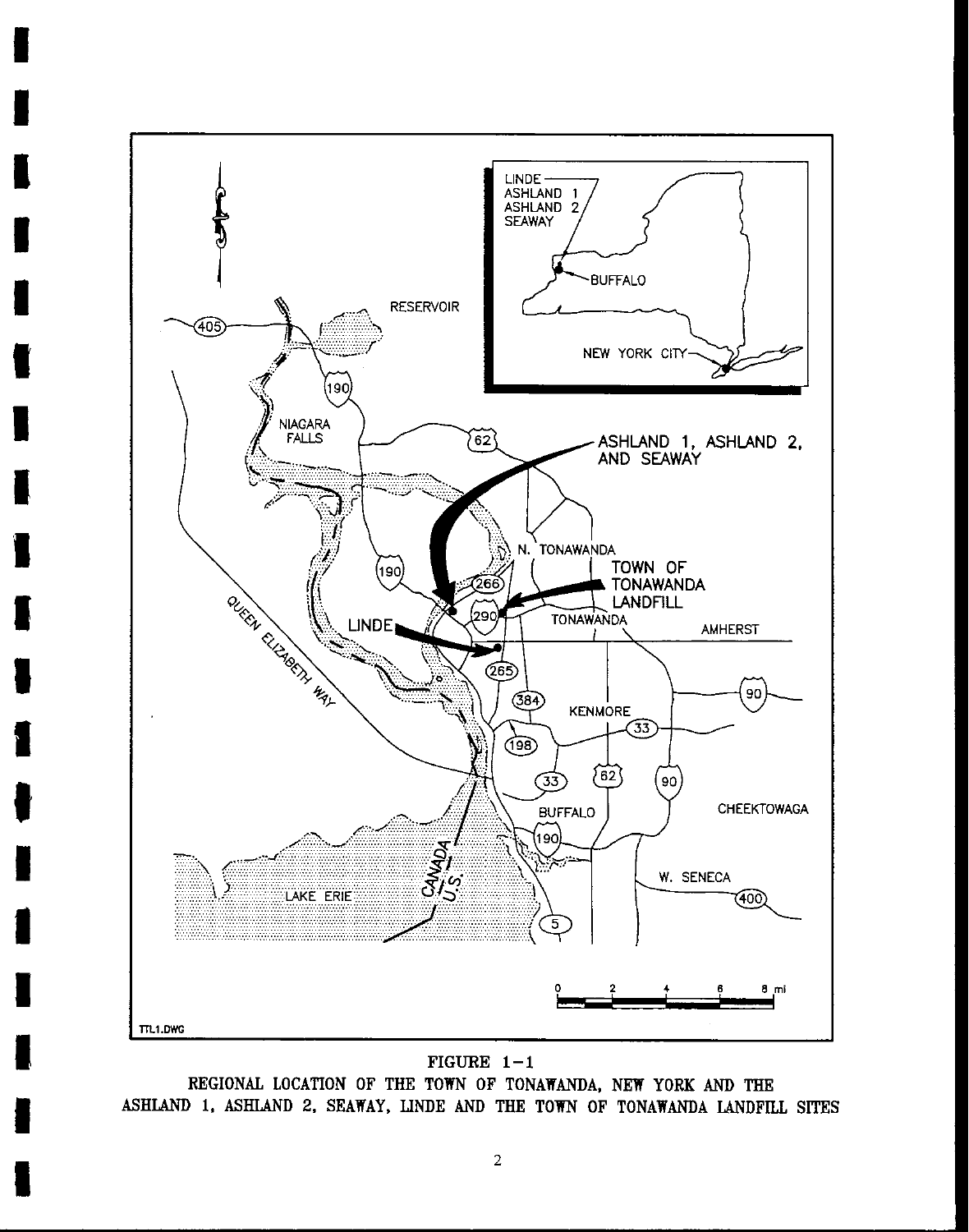

 $FIGURE 1-2$ LOCATIONS OF ASHLAND 1, ASHLAND 2, SEAWAY, LINDE AND THE TOWN OF TONAWANDA LANDFILL SITES

w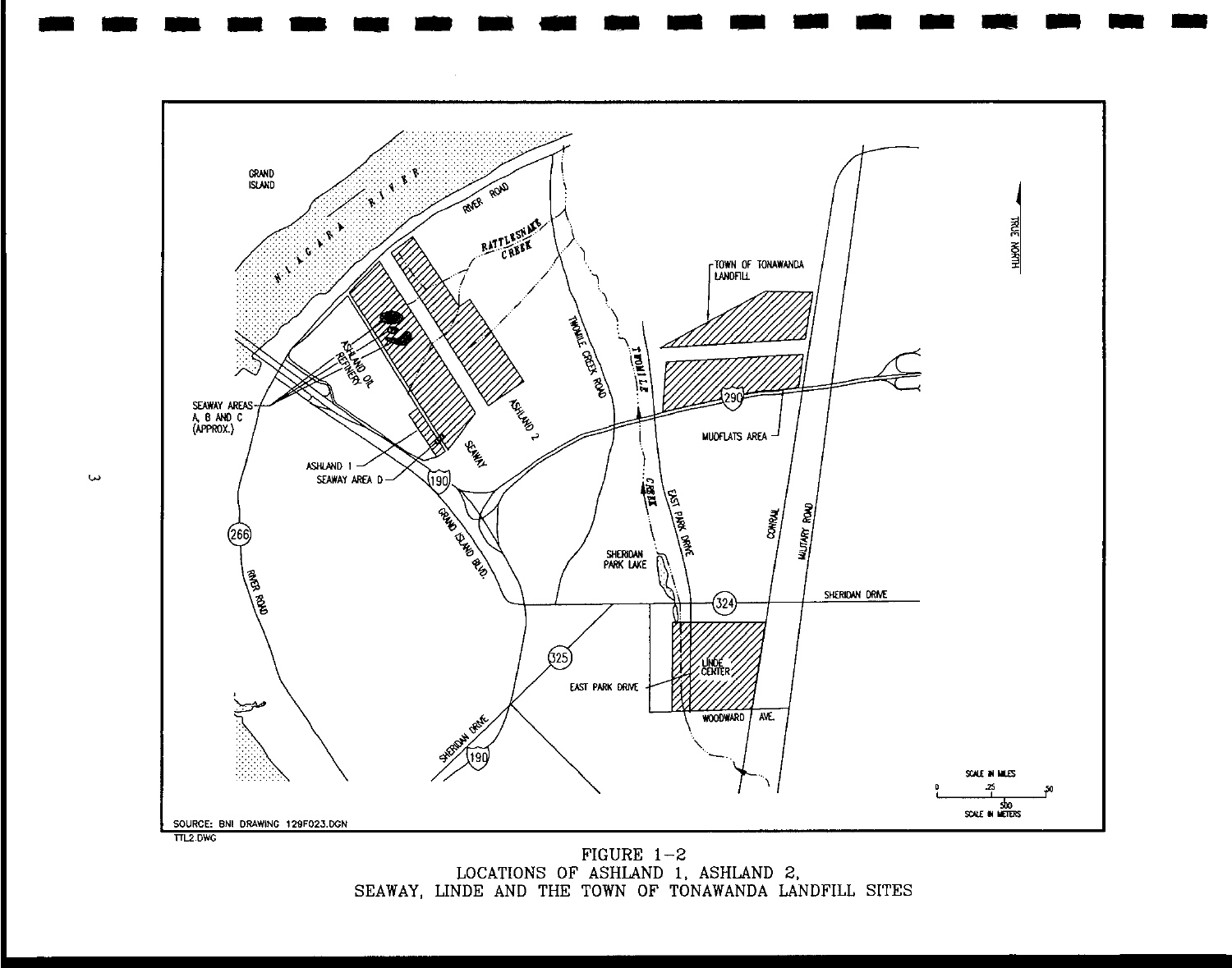

FIGURE  $1-3$ TOWN OF TONAWANDA LANDFilL APPROXIMATE LOCATIONS

 $\blacktriangle$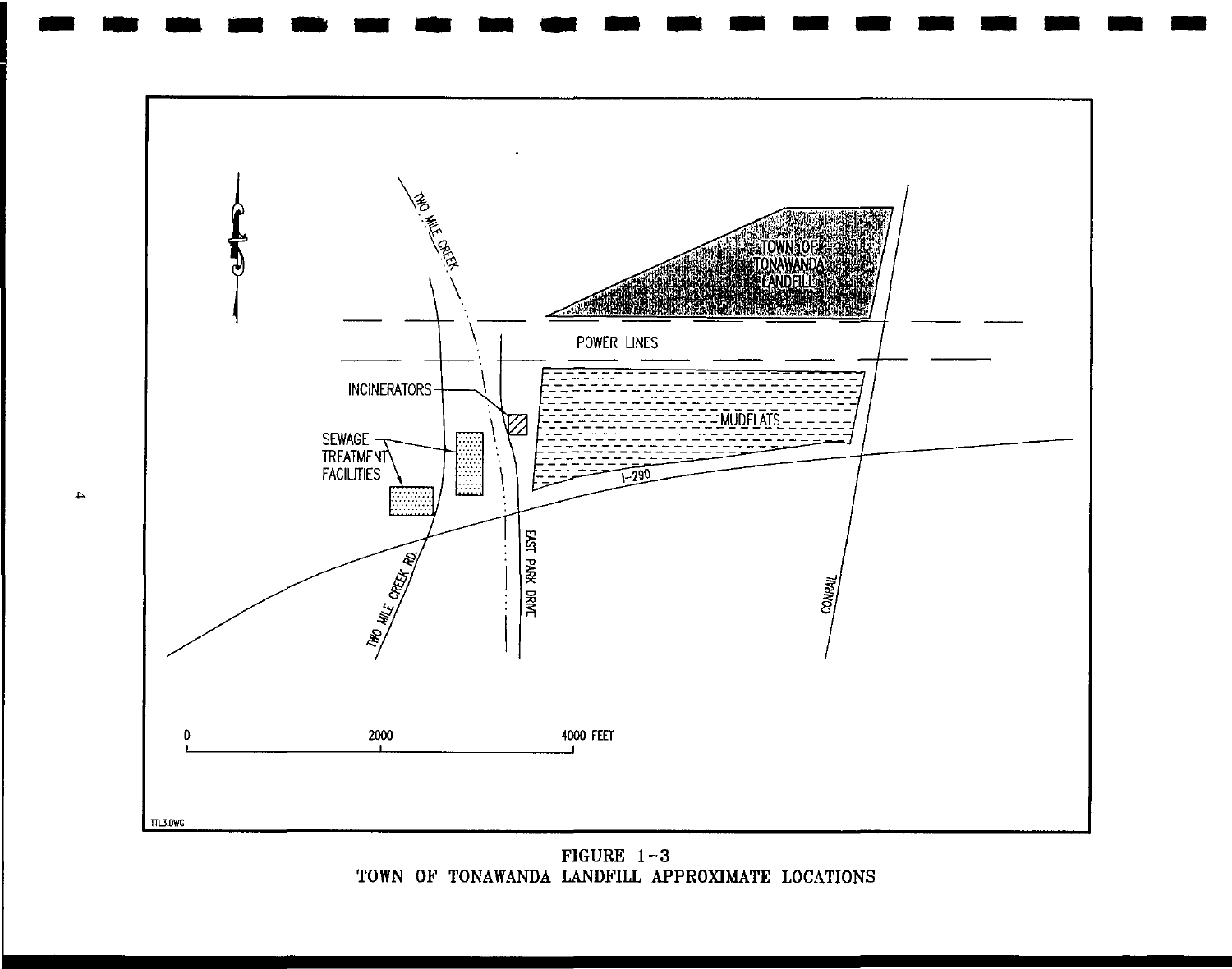The incinerators, operated by the Town between the 1940s and early 1980s, were used to burn municipal solid waste and sludges generated by the Town's wastewater treatment plant (WWTP). The incinerators are located at the western edge of the Mudflats area. Other than the incinerators, the Mudflats have always remained vacant. (US ACE 1999a)

Although neither the Landfill or Mudflats were directly involved with activities normally covered under the FUSRAP program, the Site was designated a FUSRAP Vicinity Property due to the potential for Manhattan Engineer District (MED)-related material from the Linde Site having been placed in the Landfill. The Linde Site is the former location of ore processing activities by the Linde Air Products Division (Linde) of the Union Carbide Corporation of Tonawanda, New York. Linde performed these activities under contract to the MED and the Atomic Energy Commission (AEC) between 1942 and 1948. Processing activity byproducts consisted mainly of solid filter cake and liquid filtrate. Between 1942 and 1944, the liquid filtrate was discharged directly to the municipal sanitary sewer collection system for treatment by the Town WWTP. Sludges generated by the WWTP were either directly placed in the Landfill or first incinerated at the and then disposed at the Landfill. (USACE 1999a)

Direct discharge ofliquid filtrate from the Linde Site to the sanitary sewer collection system was stopped in April, 1944. After that, liquid filtrate disposal was completed via on-site deep well injection. However, during periods when the injection wells were backed up or unusable, liquid filtrate was discharged to a nearby storm sewer or drainage ditch located adjacent to the Linde facility. Liquids directed to the storm sewer and drainage trench ultimately discharged into the Twomile Creek. (USACE 1999a)

#### **1.1.3 Previous Investigative Studies**

I

I

I

I

I

I

I

I

I

I

I

I

I

I

I

I

I

I

I

Initial radioactive material surveys at the Landfill and Mudflats were conducted by the Department of Energy (DOE) in 1990 as part of the Linde FUSRAP Site investigation. The intent of the survey was to assess whether any radioactive material had been transported and disposed of off-site in the general area surrounding the Linde facility. The preliminary survey was completed using a mobile gamma scanning van.. An anomaly in the survey detected in the Mudflats during the mobile scanning activities was verified using handheld gamma screening devices. Subsequent soil samples collected from the area around the anomaly indicated elevated levels of U-238 and Ra-226 - two isotopes consistent with material expected to be in ore processing byproducts generated at the Linde Site (ORNL 1990).

A limited radiological survey was conducted by DOE in September 1991. The survey focused on the Landfill and Mudflats and consisted of a gamma walkover scan, measurement of radiation levels, and the collection and analysis of systematic and biased soil samples. The results of the survey detected soils in the Landfill and Mudflats exceeding the radionuclide guideline standards established by the DOE. Laboratory results received indicated some soil samples exhibited characteristics similar to the MED product formerly produced at the Linde facility and others were consistent with the byproducts of the refinery process conducted at the same Linde facility. The Landfill and Mudflat were subsequently designated as a Vicinity Property of the Linde FUSRAP Site (ORNL 1992).

DOE conducted additional soil sampling activities at the Landfill and Mudflats in 1994 to determine the **vertical extent of the radiological contamination at the site. Analytical results obtained for subsurface soil, sediment, surface water, and groundwater samples indicated the radiological contamination was**  essentially limited to the upper 1.5 feet of soil. However, contamination was detected in one sample collected 11.5 feet below existing grade (BNI 1995).

r\fustap\\conawmfplans\acp\upplomat.doc **May 4, 2000 May 4, 2000**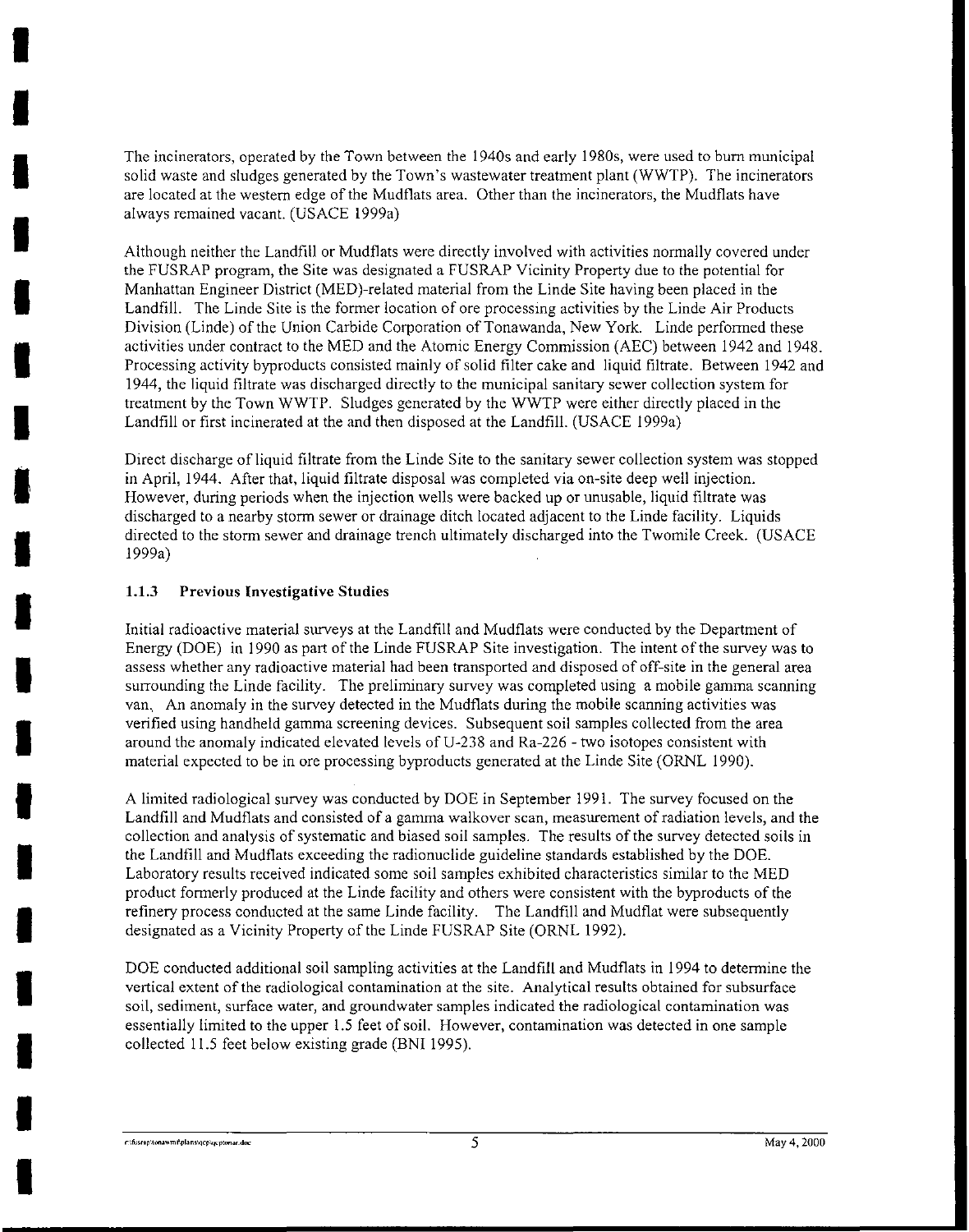The USACE completed a Radiological Human Health Assessment for the Landfill and Mudflats site in February 1999. After reviewing several closure scenarios and the radiation doses and health risks associated with each alternative, the USACE concluded that if the Landfill was closed with radiologically impacted soil left in place and if the Landfill is properly maintained after closure, risk of exposure to the public would be minimal. The assessment also concluded that if the Mudflats area is developed for industrial use it could pose a public health risk. Closure scenarios for the Landfill addressed under the assessment included capping the contaminated soil in place and excavation and removal of the impacted **soil. Closure alternatives evaluated for the Mudflats area included no action, covering the impacted area**  with clean soil, and excavation and removal of impacted soil (USACE 1999b).

## **1.2 SCOPE OF WORK**

I

I

I

I

I

I

I

I

I

I

I

I

I

I

I

I

I

I

I

The project tasks identified in the SOW to complete the RI/FS process are presented in Table 1-l.

| Task<br>Number | <b>Task Description</b>                                                |  |  |
|----------------|------------------------------------------------------------------------|--|--|
| 1.             | Visual Site Inspection                                                 |  |  |
| 2.             | Quality Control Plan and Independent Technical Review                  |  |  |
| 3.             | Project Work Plan                                                      |  |  |
| 4.             | Records Review and Evaluation                                          |  |  |
| 5.             | <b>Identify ARARs</b>                                                  |  |  |
| 6.             | Data Summary and Data Needs Determination                              |  |  |
| 7.             | Health, Safety, and Radiation Protection Plan                          |  |  |
| 8.             | Field Sampling Plan (FSP) and Quality Assurance Project<br>Plan (QAPP) |  |  |
| 9.             | Specification and Acquisition of Field Data                            |  |  |
| 10.            | Fate, Transport, and Exposure Analysis                                 |  |  |
| 11.            | Baseline Risk Assessment                                               |  |  |
| 12.            | Preparation of RI/FS Report                                            |  |  |
| 13.            | Preparation of Proposed Plan and ROD (Optional)                        |  |  |
| 14.            | Community Relations and General Support                                |  |  |
| 15.            | Technical Support Services                                             |  |  |

**Table 1-1. Delivery Order Task Descriptions** 

### **2.0 MANAGEMENT PHILOSOPHY**

SAIC is dedicated to providing its clients unequaled quality work products with ongoing Quality Assurance/Quality Control *(QNQC)* measures. The full SAIC *QNQC* program consists of the Quality Assurance Program (QAP) and the Quality Assurance Administrative Procedures (QAAPs). SAIC is **committed to meet or exceed our clients' expectations with respect to quality.**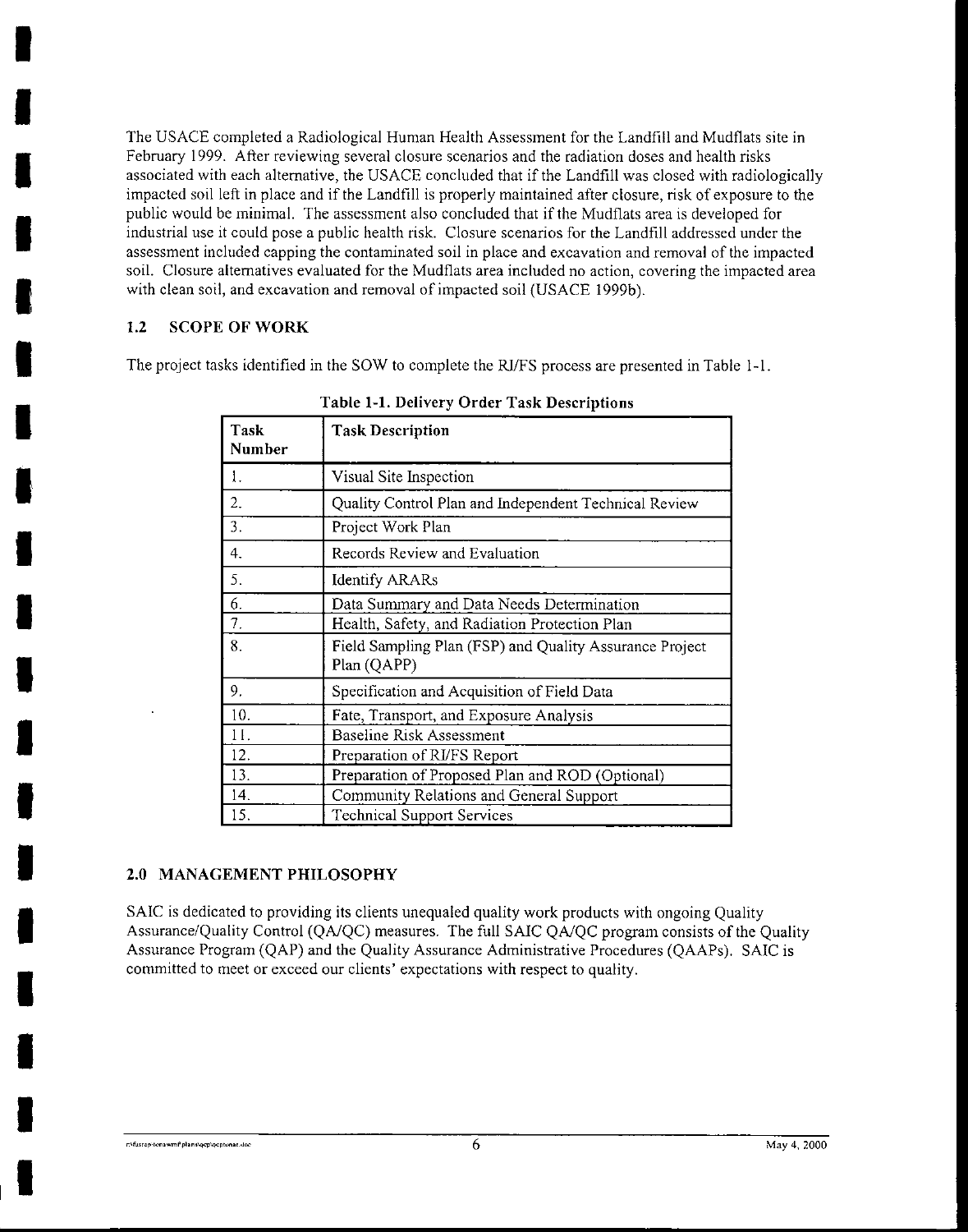## **2.1 MANAGEMENT APPROACH**

I

I

I

I

I

I

I

I

I

I

I

I

I

I

I

I

I

I

I

A major objective ofSAIC is to achieve and maintain the highest standards of quality in all areas. To meet this objective, SAIC has an internal QAP that has been developed to delineate the quality controls and procedures necessary to help ensure the consistency, integration, and disciplined control of work which will deliver the quality required by our clients, our management and our stakeholders. Achieving this objective requires a sustained and consistent effort on the part of all personnel. All SAlC staff and subcontractors performing work are responsible for the quality of their work, and for implementing applicable sections of this QCP and the SAIC QAP. All management level personnel will ensure that applicable QA program requirements are adhered to and will encourage staff to identify technical or administrative problems and participate in their resolution. The SAIC QA program has the complete approval and support of the SAIC **senior management, including the resources necessary to ensure its implementation.** 

**The QA program will provide control over activities to an extent consistent with risk, complexity, duration,**  importance, health and safety considerations, and USACE expectations. SAIC will provide indoctrination and training of personnel to the extent necessary to perform their assigned tasks, and to ensure that **proficiency is achieved and maintained.** 

SAIC senior management is responsible for the scope and implementation of the QA program. The program and project managers are responsible for delivering cost-effective, high quality products, on time within the scope of the contract. Each individual is responsible for the quality of his or her work.

## **2.2 MANAGEMENT STRUCTURE**

The organization chart illustrated in Figure 2-l outlines the management structure that will be used to implement the project. The functional responsibilities of the key SAIC personnel are described in the following parts of this plan. The assignment of personnel to each project position is based on a combination of  $(1)$  experience in the type of work to be performed,  $(2)$  experience working with USACE personnel and procedures, (3) a demonstrated commitment to high quality and timely job performance, and ( **4)** staff availability. The key project personnel have been assigned based upon the minimum education and qualification requirements for each assigned position, as shown in Table 2-l. In the event that' personnel identified in Figure 2-l and Table 2-l must be replaced after issuance of these documents, SAIC will provide the names and resumes for the replacement individuals to the USACE Buffalo District Project Manager prior to mobilization for field work.

### **2.2.1 Key Personnel Responsibilities**

### **2.2.1.1 SAIC Program Manager**

The SAIC Program Manager manages the overall performance and quality of SAIC projects for the USACE -Buffalo District. This individual will oversee the SAIC Project Manager in meeting project goals and objectives in a high-quality and timely manner. Quality assurance issues will be addressed by this individual, in coordination with the SAIC Project Manager and QA/QC Officer, including **identification of nonconfonnances and verification of corrective action.**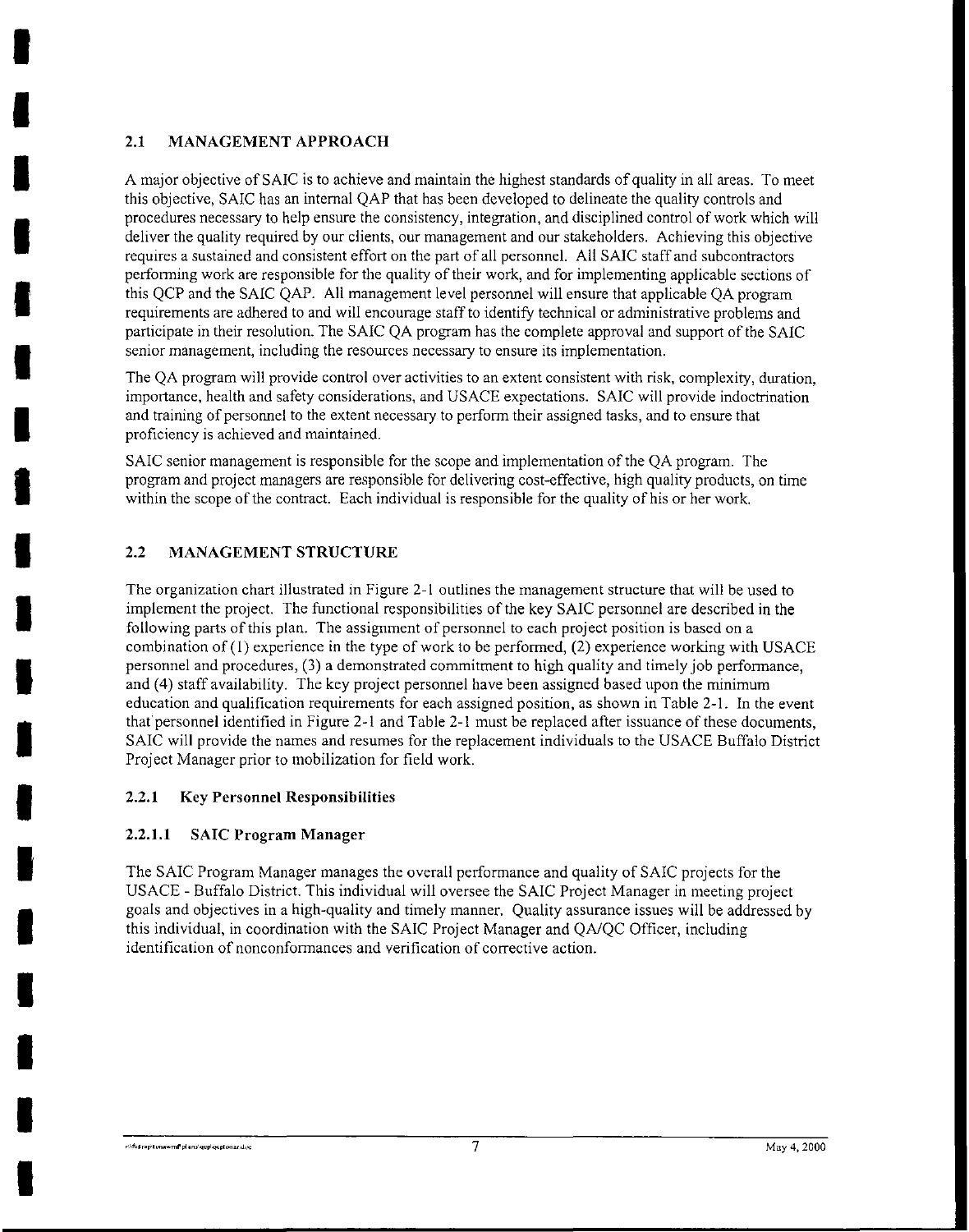

 $\infty$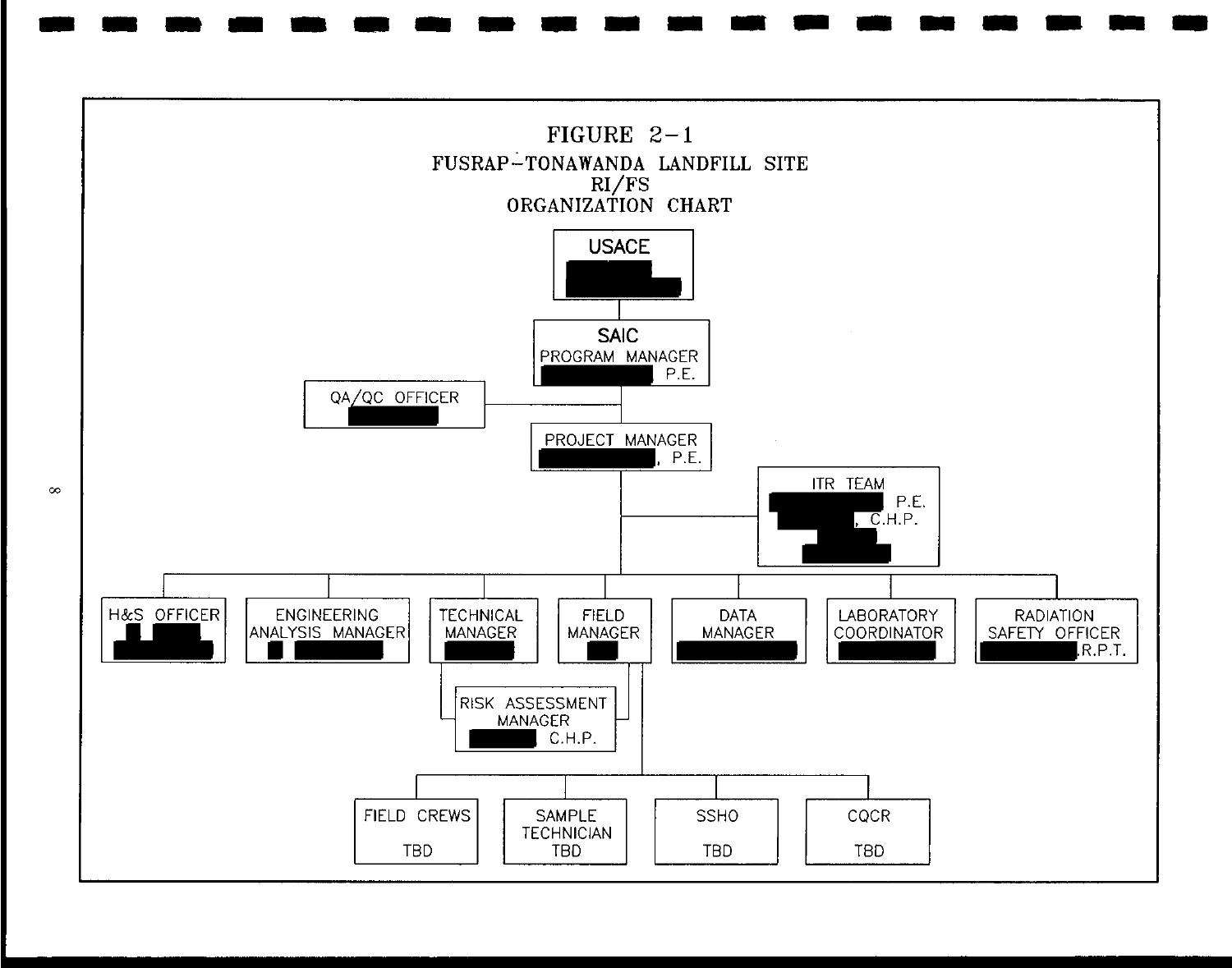Table 2-1. Key SAIC Personnel Assignments and Qualifications for the RI/FS at the Tonawanda Landfill Site in Tonawanda, New York

| <b>Project Assignment</b>                                  | <b>Educational Background</b>                                                                           | <b>Relevant Experience</b>                                                                                                                                                                   |
|------------------------------------------------------------|---------------------------------------------------------------------------------------------------------|----------------------------------------------------------------------------------------------------------------------------------------------------------------------------------------------|
| Program Manager<br>P.E.                                    | B. S. Chemical Engineering                                                                              | 16+ years experience in HTRW projects<br>including site investigations and related<br>environmental evaluations / studies.                                                                   |
| Project Manager<br>., P.E.                                 | $\overline{M}$ . S. Civil/Environmental<br>Engineering<br><b>B.S. Civil Engineering</b>                 | 25+ years of experience in HTRW and<br>FUSRAP projects including site<br>investigations and related environmental<br>evaluations/studies.                                                    |
| Health & Safety Officer<br>, C.S.P,<br>$\overline{C.I.H.}$ | M. S. Public Health<br>B.S. Zoology                                                                     | 15+ years experience in HTRW projects and<br>associated worker protection and health &<br>safety issues.                                                                                     |
| Data Manager                                               | M. S. Geology                                                                                           | 12+ years experience in HTRW projects<br>including data management for site<br>investigations.                                                                                               |
| QA/QC Officer                                              | M.S. Library and Information<br>Science<br><b>B.S. Business Administration</b>                          | 23+ years of quality assurance, configuration<br>management, information management, and<br>project control                                                                                  |
| Field Manager<br>TBD                                       | B.S. Engineering/Geology or<br>Equivalent                                                               | 7+ years of experience in HTRW projects<br>including management of field projects for<br>site investigations, remedial investigations,<br>and related environmental<br>evaluations/studies.  |
| Laboratory Coordinator                                     | <b>B.S.</b> Chemistry                                                                                   | 7+ years of experience in HTRW projects<br>including laboratory interface for site<br>investigations, remedial investigations, and<br>related environmental evaluations/studies.             |
| Risk Assessment<br>Manager                                 | M.S. Radiation Protection<br>Engineering                                                                | 7+ years of experience in HTRW Project<br>including site investigations, baseline risk<br>assessments and related environmental<br>evaluations/studies                                       |
| <b>Engineering Analysis</b><br>Manager                     | M.P.A. Public Administration<br>B.S. Civil Engineering                                                  | 22+ years of experience in HTRW and<br>FUSRAP projects including site<br>investigations and related<br>environmental/studies                                                                 |
| <b>Technical Manager</b>                                   | M.S. Environmental<br>Engineering<br><b>B.S. Civil Engineering</b>                                      | 11+ years of experience in HTRW projects<br>including management of field projects for<br>site investigations, remedial investigations,<br>and related environmental<br>evaluations/studies. |
| RAD Safety Officer                                         | High School Diploma                                                                                     | 15+ years of radiation protection and health<br>physics support. Registered Radiological<br>Protection Technologist.                                                                         |
| Chemical Quality<br>Control Representative<br>TBD          | A.S. in Science or Engineering<br>Technology or related field or<br>equivalent field work<br>experience | 3+ years of experience HTRW projects<br>including soil and groundwater sampling,<br>and monitoring well installation.                                                                        |

I

I

I

I

I

I

I

I

I

I

I

I

I

I

**'I** 

I

I

I

I

l.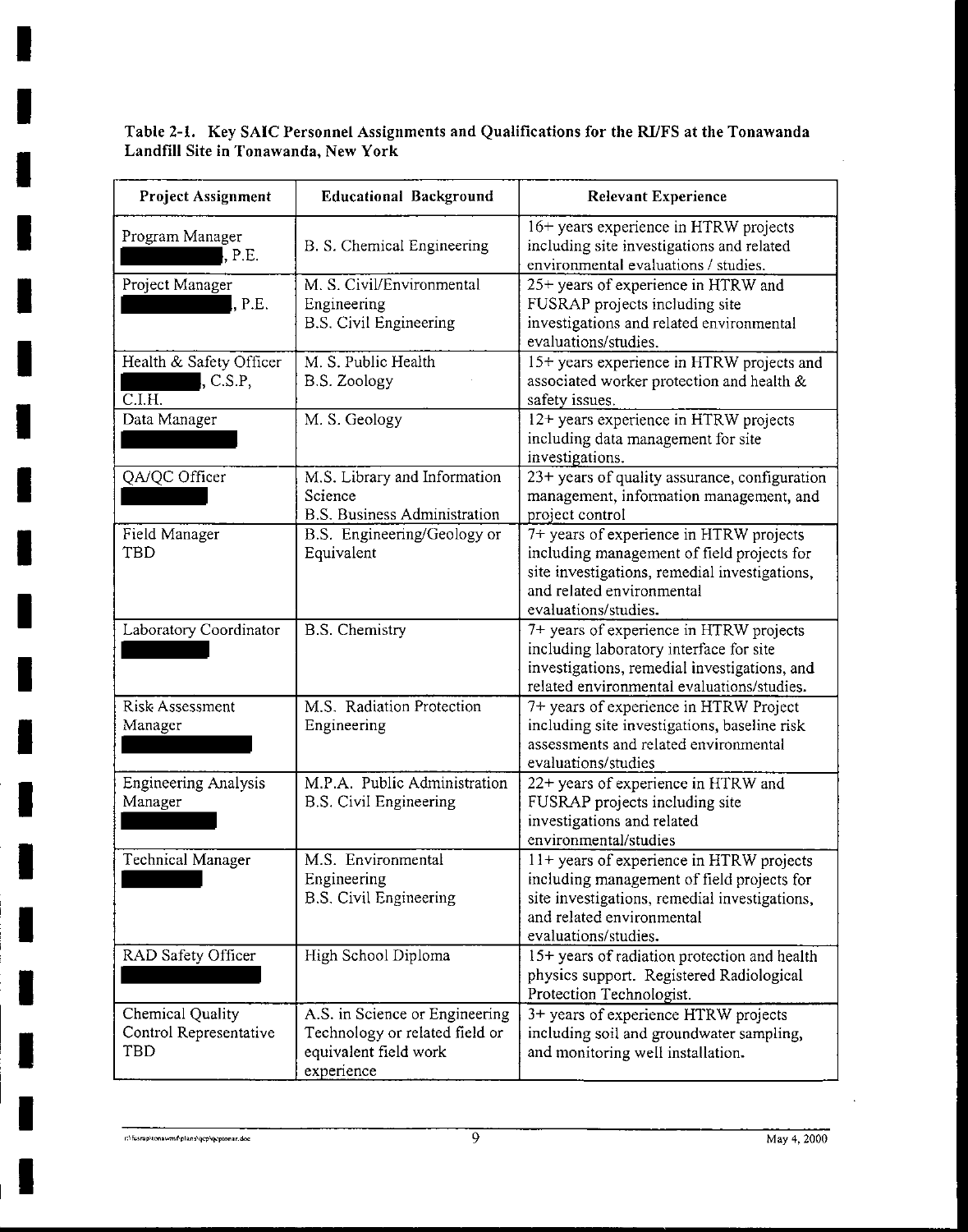| <b>Project Assignment</b>      | <b>Educational Background</b>                                                                           | <b>Relevant Experience</b>                                                                                                                                                                                                                        |
|--------------------------------|---------------------------------------------------------------------------------------------------------|---------------------------------------------------------------------------------------------------------------------------------------------------------------------------------------------------------------------------------------------------|
| Sampling Technicians<br>TBD    | A.S. in Science or Engineering<br>Technology or related field or<br>equivalent field work<br>experience | 3+ years of experience HTRW projects<br>including soil and groundwater sampling,<br>and monitoring well installation.                                                                                                                             |
| Primary ITR (Engineer)         | M.E. Civil Engineering<br>B.S. Civil Engineering                                                        | 18+ years of experience in HTRW and<br>FUSRAP projects including site<br>investigations and related environmental<br>evaluations/studies.                                                                                                         |
| ITR Team (Health<br>Physicist) | B.S. Health Physics                                                                                     | 15+ years of experience relating to<br>radiological contamination and radiation<br>protection programs.                                                                                                                                           |
| ITR (Risk Assessment)          | M.S. Environmental<br>Policy/Public Health                                                              | 18+ years of experience in FUSRAP and<br>HTRW Project including management of<br>field projects for site investigations, remedial<br>investigations, hydrogeological and<br>geological studies, and related environmental<br>evaluations/studies. |
| ITR (Hydrogeology)             | Ph. D Geology                                                                                           | 6+ years of experience in HTRW Project<br>including site investigations, air quality<br>assessments and related environmental<br>evaluations/studies.                                                                                             |

## **2.2.1.2 SAIC Project Manager**

I

I

I

I

I

I

I

I

I

I

I

I

I

I

I

I

I

I

I

The SAIC Project Manager has responsibility for oversight of all project activities, including work plan development, field activities, data management, and data reporting. This individual will also provide the overall financial management of the project, and serve as the point of contact with the USACE-Buffalo<br>District Project Manager ( $\Box$ ) and USACE-Buffalo District Project Engineer ) and USACE-Buffalo District Project Engineer ( ). The SAIC Project Manager will also develop, monitor, and fill project staffing needs, delegate specific responsibilities to project team members, and coordinate with administrative staff to maintain a coordinated and timely flow of project activities and submittals. The SAIC Project Manager reports directly to the SAIC Program Manager.

### **2.2.1.3 SAIC Health and Safety Officer**

The SAIC Health and Safety Officer is responsible for confirming that health and safety procedures designed to protect personnel are maintained throughout the field activities conducted for the project. This will be accomplished by strict adherence to the project Site Safety and Health Plan (SSHP), which will be presented in the project SAP. This individual, in coordination with the SAIC Site Safety and Health Officer (SSHO), will have the authority to halt field work if health and/or safety issues arise that are not immediately resolvable in accordance with the project SSHP. The SAIC Health and Safety Officer reports directly to the SAIC Project Manager, but will inform the SAIC Field Manager of all information and decisions reported.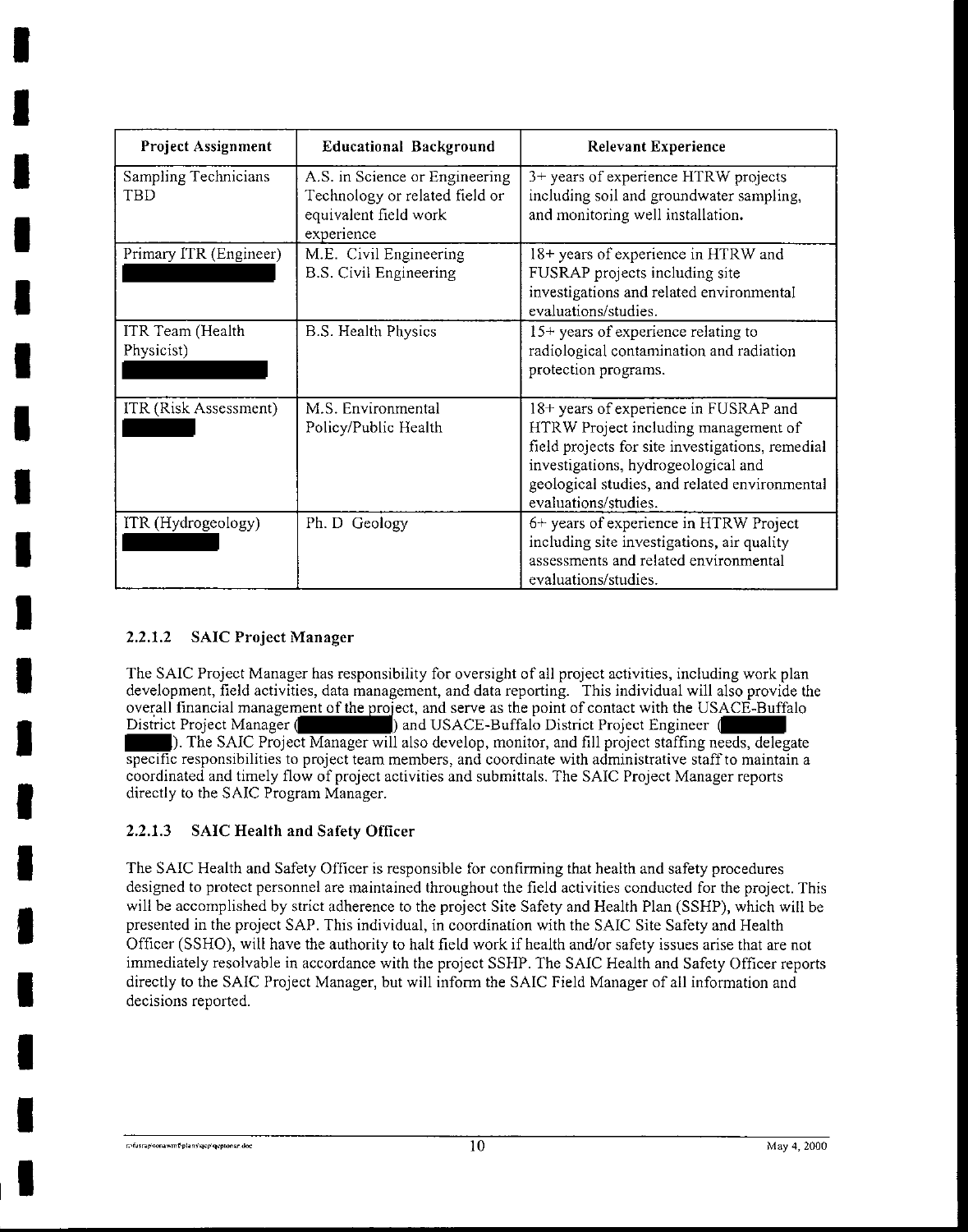## **2.2.1.4 SAIC Data Manager**

I

I

I

I

I

I

I

I

I

I

I

I

I

I

I

I

I

I

I

The SAIC Data Manager, and data management personnel, will be responsible for managing the field and analytical data generated during the project. The data management team will be responsible for the **accumulation, control, reduction, validation, documentation, and storage of project data in accordance**  with the Data Management Plan. The SAIC Data Manager will also assist the SAIC *QNQC* Officer in the review of laboratory procedures if required. The SAIC Data Manager reports directly to the SAIC Project Manager.

## **2.2.1.5 SAIC Quality Assurance/Quality Control Officer**

The SAIC Quality Assurance/Quality Control *(QNQC)* Officer is responsible for the project *QNQC* in accordance with the requirements of the project QAPP, other work plan documentation, and appropriate management guidance. This individual, in coordination with the SAIC Chemical Quality Control (CQC) Representative, will be responsible for participating in the project field activity readiness review; approving variances during field activities before work continues; approving, evaluating, and documenting the disposition of Nonconformance Reports (NCRs); overseeing and approving any required project training; and designing audit/surveillance plans followed by supervision of these activities. The SAIC *QNQC* Officer reports directly to the SAIC Program Manager, but will inform the SAIC Field Manager of all information and decisions reported. The CQC Representative is responsible for overseeing contract compliance in the field and completing the Daily Chemical Quality Control Reports (DCQCRs).

## **2.2.1.6 SAIC Field Manager**

The SAIC Field Manager is responsible for implementing field activities conducted during the project in accordance with the project SAP. This individual is responsible for proper technical performance of drilling operations and field sampling activities, adherence to required sample custody and other related *QNQC* field procedures, coordination of field personnel activities, management of investigation-derived wastes, field documentation, and preparation of Field Change Requests if required. The SAIC Field Manager reports directly to the SAIC Project Manager (or to the SAIC Program Manager) except with regard to significant *QNQC* matters that are reported directly to the SAIC *QNQC* Officer. Also, significant health and safety matters that are reported directly to the SAIC Site Safety and Health Officer (SSHO).

## **2.2.1.7 SAIC Laboratory Coordinator**

The SAIC Laboratory Coordinator is responsible for coordination of sample collection, and subsequent chemical analysis and data reporting performed by the subcontract laboratories at the project level, in accordance with the requirements defined in the QAPP. This individual will also coordinate the shipment of QA samples to the USACE Chemical Quality Assurance Laboratory with project personnel, and review received analytical results for the project from the SAIC subcontracted laboratory. This individual will be responsible for resolving questions the laboratory may have regarding QAPP requirements and **deliverables, and coordination of reduction, validation, and documentation activities related to sample**  data package deliverables. The SAIC Laboratory Coordinator reports directly to the SAIC Project Manager.

## **2.2.1.8 SAIC Risk Assessment Manager**

The SAIC Risk Assessment Manager is responsible for providing technical support to the project related to Human Health issues. This individual is responsible for developing risk methodologies and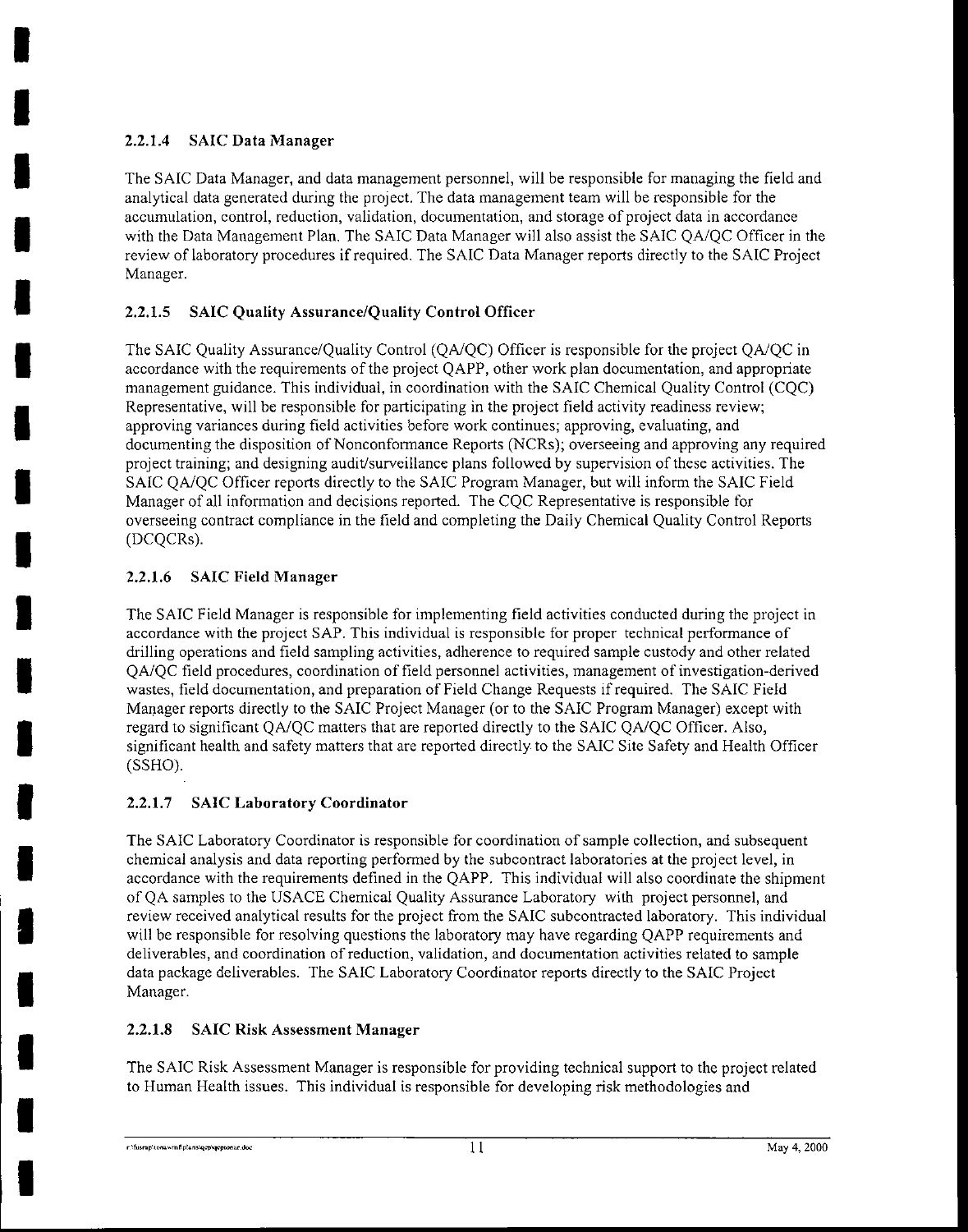evaluations for issues related to the Tonawanda Landfill site. This individual will provide support to the SAIC Technical Manager and SAIC Field Manager if questions arise related to field samples and their use **for risk assessments.** 

## **2.2.1.9 SAIC Engineering Analysis Manager**

The SAIC Engineering Analysis Manager, and engineering personnel, will be responsible for identifying, **developing, and evaluating remedial alternatives to mitigate contamination associated with the**  Tonawanda Landfill site. The SAIC Engineering Analysis Manager will assist the SAIC Field Manager **in assessing the nature and extent of contamination and will assist the SAIC project manager in assessing**  the requirements for early or interim actions. The SAIC Engineering Analysis Manager reports directly to the SAIC Project Manager.

## **2.2.1.10 SAIC Technical Manager**

I

I

I

I

I

I

I

I

I

I

I

I

I

I

I

I

I

I

I

The SAIC Technical Manager is responsible for ensuring that the intent and goals of the project are met. This individual is responsible for ensuring that the project is performed in a manner that provides the quantity and quality of technical data required for project success. The SAIC Technical Manager will have site knowledge and history required to make technical decisions for the addition, deletion or relocation of sample locations and/or numbers. The SAIC Technical Manager reports directly to the SAIC Project Manager, but will coordinate field decisions with the SAIC Field Manager and USACE Project Manager.

## **2.2.1.11 SAIC Radiation Safety Officer**

The SAIC Radiation Safety Officer is responsible for confirming that radiation safety procedures designed to protect personnel are maintained throughout the field activities conducted for the project. This will be accomplished by strict adherence to the project Site Safety and Health Plan (SSHP), which will be presented in the project SAP. This individual, in coordination with the SAIC Health and Safety Officer (SHSO), will have the authority to halt field work if health and/or safety issues, as they apply to radiological issues, arise that are not immediately resolvable in accordance with the project SSHP. The SAIC Radiation Safety Officer reports directly to the SAIC Project Manager, but will inform the SAIC Field Manager of all information and decisions reported.

### 2.3 **DESIGN TOOLS**

This section does not currently have direct applicability to the Tonawanda Landfill Scope of Work (SOW). However, if the need arises for design work performed for the project, SAIC will submit a list and description of the design tools necessary to complete the project.

## **2.4 PROJECT SCHEDULE**

The project schedule for this delivery order is presented in Table 2-2. Successful completion of this schedule will require close coordination by all parties. SAIC will attempt to minimize impacts to this schedule as a result of external project delays. This schedule will be re-baselined as necessary or when requested by USACE.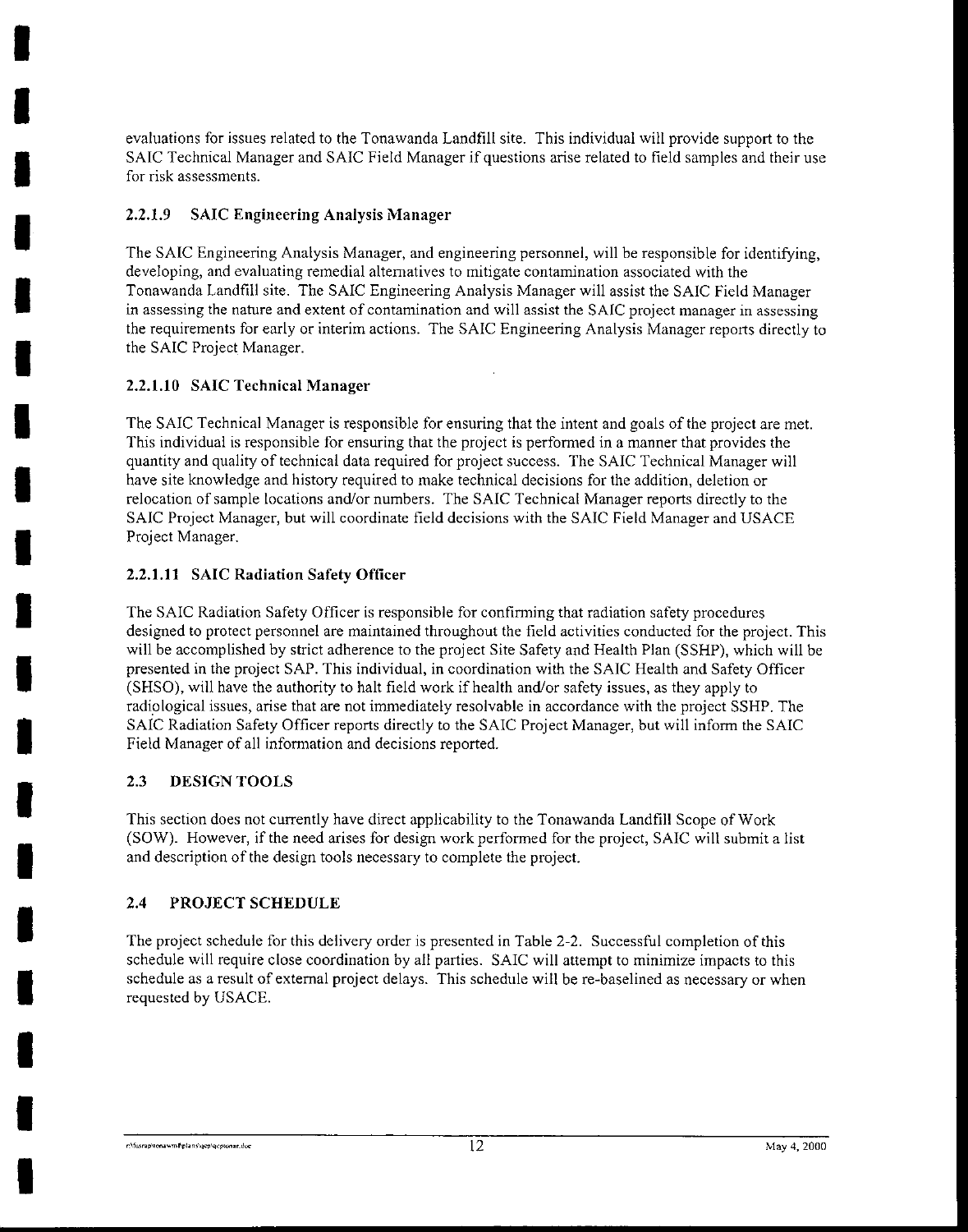#### **FUSRAP- Tonawanda Landfill Contract No. DAHA90-94-D-0007-DN05**

I

I

I

I

I

I

I

I

I

I

I

I

I

I

I

I

I

I

I

## r abie 2-2<br><u>Proposed Project Schedule</u> **Table 2-2**

**Date: March, 2000 By: DPC** 

|                                       | Contract No. DAHA90-94-D-0007-DN05                         | <b>Proposed Project Schedule</b> |                      |                                                    | By: DPC                    |
|---------------------------------------|------------------------------------------------------------|----------------------------------|----------------------|----------------------------------------------------|----------------------------|
|                                       |                                                            |                                  |                      | <b>MARK AND THE USACE Required</b>                 | Number of Days             |
| <b>SCTasky</b><br>Number <sup>®</sup> | <b>Experience of Task of the Second Street</b>             |                                  |                      |                                                    |                            |
|                                       |                                                            |                                  |                      | <b>Start Date Completion Date Completion Date:</b> | from Prev. Task            |
|                                       | Notice to Proceed (NTP)                                    | 3/7/00                           | 3/7/00               |                                                    |                            |
| 1                                     | Sitewalk                                                   | 3/20/00                          | 3/20/00              | 3/21/00                                            | 14 days from NTP           |
| $\overline{a}$                        | <b>OC Plan and ITR</b>                                     | 3/28/00                          | 3/28/00              | 3/28/00                                            | 21 days from NTP           |
| 3                                     | Work Plan                                                  | 3/28/00                          | 6/29/00              | 06/29/2000 (AWP)                                   |                            |
|                                       | SAIC Prep of Draft                                         | 3/28/00                          | 4/11/00              | 4/11/00                                            | 35 days from NTP           |
|                                       | <b>USACE Review</b>                                        | 4/12/00                          | 5/2/00               |                                                    | 21                         |
|                                       | SAIC Prep of 1st Revision                                  | 5/3/00                           | 5/16/00              |                                                    | 14                         |
|                                       | <b>NYSDEC Review</b>                                       | 5/17/00                          | 6/15/00              |                                                    | 30                         |
|                                       | SAIC Prep of Final Rev./Submission (AWP)                   | 6/16/00                          | 6/29/00              |                                                    | 14                         |
| 4                                     | Records Review and Evaluation                              | 6/30/00                          | 7/20/00              | 7/20/00                                            | 21 days from AWP           |
| 5                                     | ARARs Identification                                       | 6/30/00                          | 8/3/00               | 8/3/00                                             | 35 days from AWP           |
| 6                                     | Data Needs Determination                                   | 6/30/00                          | 8/10/00              | 8/10/00                                            | 42 days from AWP           |
| 10                                    | <b>Fate and Transport Analysis</b>                         | 7/20/00                          | 8/24/00              | 8/24/00                                            | 56 days from AWP           |
| 7                                     | HASP/Rad Safety Plans (HASP)                               | 8/5/00                           | 11/26/00             | 11/26/2000 (HASP)                                  |                            |
|                                       | SAIC Prep of Draft                                         | 8/5/00                           | 9/7/00               |                                                    | 70 days from AWP           |
|                                       | <b>USACE Review</b>                                        | 9/8/00                           | 9/28/00              |                                                    | 21                         |
|                                       | SAIC Prep of 1st Revision                                  | 9/29/00                          | 10/12/00             |                                                    | 14                         |
|                                       | <b>NYSDEC Review</b>                                       | 10/13/00                         | 11/12/00             |                                                    | 30                         |
|                                       | SAIC Prep of Final Rev./Submission                         | 11/13/00                         | 11/26/00             |                                                    | 14                         |
| 8                                     | Field Sampling/QA Plan (FSP)                               | 8/5/00                           | 11/26/00             | 11/26/2000 (FSP)                                   |                            |
|                                       | SAIC Prep of Draft                                         | 8/5/00                           | 9/7/00               |                                                    | 70 days from AWP           |
|                                       | <b>USACE Review</b>                                        | 9/8/00                           | 9/28/00              |                                                    | 21                         |
|                                       | SAIC Prep of 1st Revision                                  | 9/29/00                          | 10/12/00             |                                                    | 14                         |
|                                       | NYSDEC Review                                              | 10/13/00                         | 11/12/00             |                                                    | 30                         |
|                                       | SAIC Prep of Final Rev./Submission                         | 11/13/00                         | 11/26/00             |                                                    | 14                         |
| 9                                     | Field Investigation (FI)                                   | 11/27/00                         | $01/21/2001**$       | 1/21/01                                            |                            |
|                                       | Plan Approval Period                                       | 11/27/00                         | 12/24/00             |                                                    | 28                         |
|                                       | Gamma Walkover Survey*                                     | 12/4/00                          | 12/11/00             |                                                    |                            |
|                                       | Install/Develop Monitoring Wells                           | 12/25/00                         | 1/2/01               |                                                    | 28 days from HASP/FSP      |
|                                       | Soil Borings                                               | 12/25/00                         | 1/21/01              |                                                    | 28 from start of fieldwork |
|                                       | Sample Collection/Analysis                                 | 12/27/00                         | 2/25/01              |                                                    |                            |
| $\mathbf{1}$                          | <b>Baseline Risk Assessment</b>                            | 2/20/01                          | 3/20/01              | N/A                                                |                            |
| $\overline{12}$                       | <b>RI/FS Report</b>                                        | 2/26/01<br>2/26/01               | 7/9/01               | 7/9/01                                             |                            |
|                                       | SAIC Prep of Draft                                         |                                  | 4/29/01              |                                                    | 98 days from end FI        |
|                                       | <b>USACE-PT Review</b>                                     | 4/30/01                          | 5/20/01              |                                                    | 21                         |
|                                       | SAIC Prep of 1st Revision                                  | 5/21/01                          | 6/3/01               |                                                    | 14                         |
|                                       | <b>USACE-CX Review</b>                                     | 6/4/01                           | 6/25/01              |                                                    | 21                         |
|                                       | SAIC Prep of Final Rev./Submission<br>Proposed Plan        | 6/26/01<br>7/10/01               | 7/9/01               |                                                    | 14                         |
| 13a                                   |                                                            | 7/10/01                          | 12/28/01             | 12/28/01                                           |                            |
|                                       | SAIC Prep of Draft                                         | 8/7/01                           | 8/6/01               |                                                    | 28 days from RI/FS         |
|                                       | USACE-PT Review                                            |                                  | 8/27/01<br>9/10/01   |                                                    | 21                         |
|                                       | SAIC Prep of 1st Revision<br><b>USACE-CX Review</b>        | 8/28/01<br>9/11/01               |                      |                                                    | 14                         |
|                                       | SAIC Prep of 2nd Revision                                  | 10/2/01                          | 10/1/01<br>10/15/01  |                                                    | 21                         |
|                                       | <b>NYSDEC Review!</b>                                      | 10/16/01                         | 11/14/01             |                                                    | 14<br>30                   |
|                                       | SAIC Prep of 3rd Revision                                  | 11/15/01                         |                      |                                                    |                            |
|                                       | Public Comment (PC)                                        | 11/29/01                         | 11/28/01<br>12/28/01 |                                                    | 14<br>30                   |
| 13 <sub>b</sub>                       | <b>Responsiveness Summary (RS)</b>                         | 12/29/01                         | 1/27/02              | 1/27/02                                            | 21 days from PC            |
| 13c                                   | <b>Record of Decision</b>                                  | 2/2/02                           | 6/4/02               |                                                    |                            |
|                                       | SAIC Prep of Draft                                         | 1/28/02                          | 2/10/02              | 6/4/02                                             | 14 days from RS            |
|                                       | <b>USACE-PT Review</b>                                     | 2/11/02                          | 3/3/02               |                                                    |                            |
|                                       | SAIC Prep of 1st Revision                                  | 3/4/02                           | 3/17/02              |                                                    | 21                         |
|                                       | <b>USACE-CX Review</b>                                     | 3/18/02                          | 4/7/02               |                                                    | $\overline{14}$            |
|                                       | SAIC Prep of 2nd Revision                                  | 4/8/02                           | 4/21/02              |                                                    | 21                         |
|                                       |                                                            |                                  |                      |                                                    | $\sqrt{4}$                 |
|                                       | <b>NYSDEC Review</b><br>SAIC Prep of Final Rev./Submission | 4/22/02<br>5/22/02               | 5/21/02              |                                                    | 30                         |
| 14                                    | <b>Community Relations</b>                                 | 3/7/00                           | 6/4/02<br>6/4/02     |                                                    | 14                         |
| 15                                    | <b>Technical Support</b>                                   | 3/7/00                           | 6/4/02               | N/A                                                |                            |
|                                       |                                                            |                                  |                      | N/A                                                |                            |

• **=Assumes gamma walkover can be perfonned during 28 day approval period.**  ••"' **Fieldwork done 1/24/01. End date represents add'! time for lab analysis.**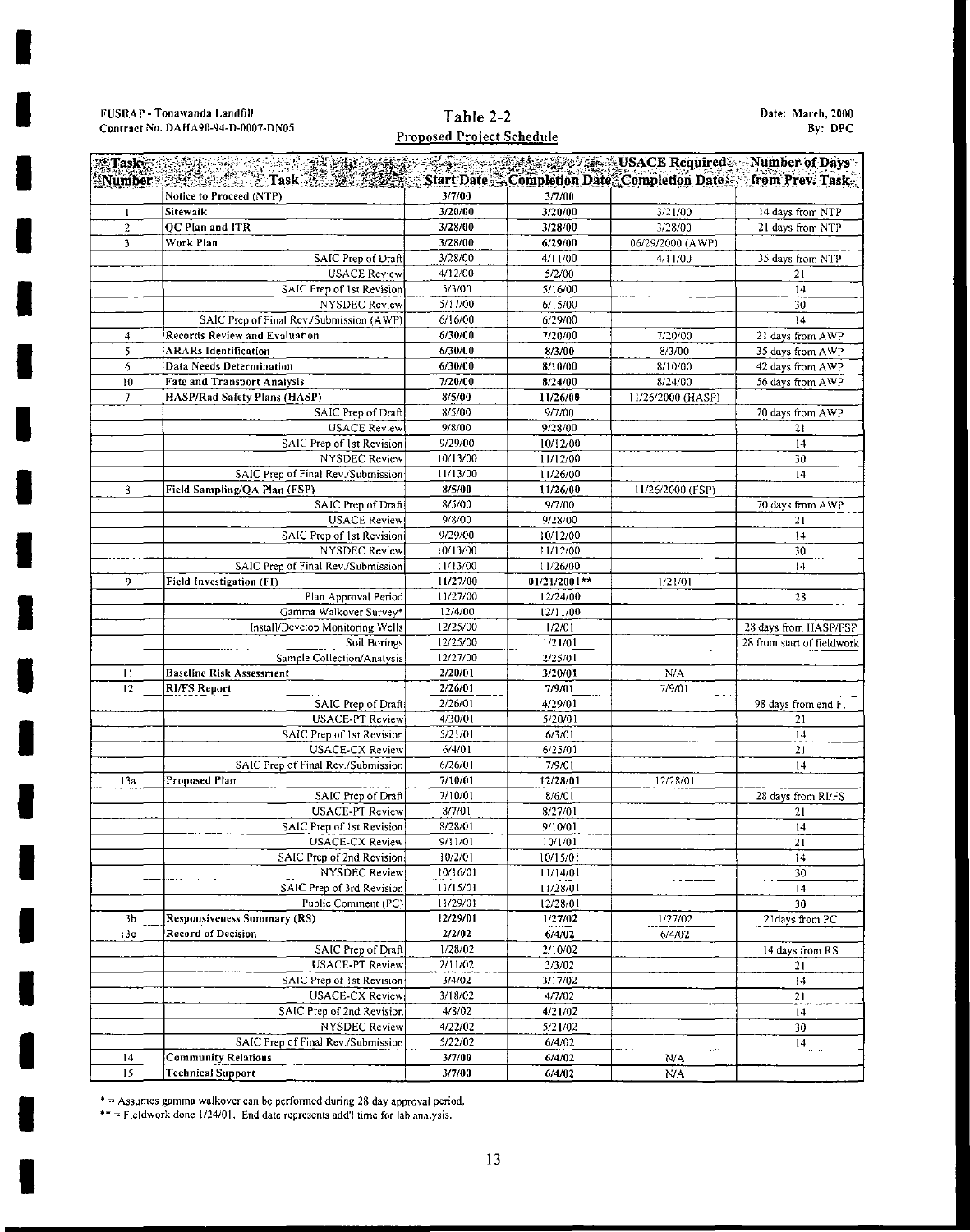#### **2.5 COST CONTROL**

I

I

I

I

I

I

I

I

I

I

I

I

I

I

I

I

I

I

I

Financial management tools and client reports will be developed to track project cost information and report to USACE. Budgets have been prepared on a task order basis to allow for close control and tracking of project costs. The project manager is directly responsible for cost and schedule control. Prior to the start of each task, the project manager will meet with the project team to discuss the budget or level of effort required for each task. This will help to ensure a clear understanding of the scope and effort for each task prior to beginning work.

The program manager will provide an independent review of the budget on a bi-monthly basis to ensure adherence to the budget and schedule, and mitigate any possible overruns before they become an issue.

#### **2.6 CONSTRUCTION COST ESTIMATE CONTROL**

This section is not currently applicable to the Tonawanda Landfill SOW. However, if the need arises for construction cost estimate controls to be established, SAIC will submit a description of the construction cost estimate controls necessary to complete the project.

#### 2.7 **COMMUNICATION**

Communications with the US ACE and SAIC will consist of the following:

- During field activities weekly memorandum (or e-mail communication) summarizing the work performed the previous week, work anticipated for the following week, outstanding issues, and any other pertinent information. This schedule may be modified based on the level of effort for the project each week.
- Biweekly teleconference call between USACE and SAIC to discuss project progress and issues.
- Daily quality control reports documenting field work during field activities to the USACE site representative. Reports will include activities, health and safety issues, relevant quantities, etc.
- Monthly Cost/Schedule Reports will be submitted to USACE.
- Project decisions shall be documented by correspondence from the SAIC project manager to the USACE Project Engineer and USACE Project Manager. This correspondence shall be issued no later than 5 days after a decision has been made.

**The individuals involved in this communication include:** 

- USACE Project Manager
- USACE Project Engineer
- SAIC Program Manager
- SAIC Assistant Program Manager
- SAIC Project Manager

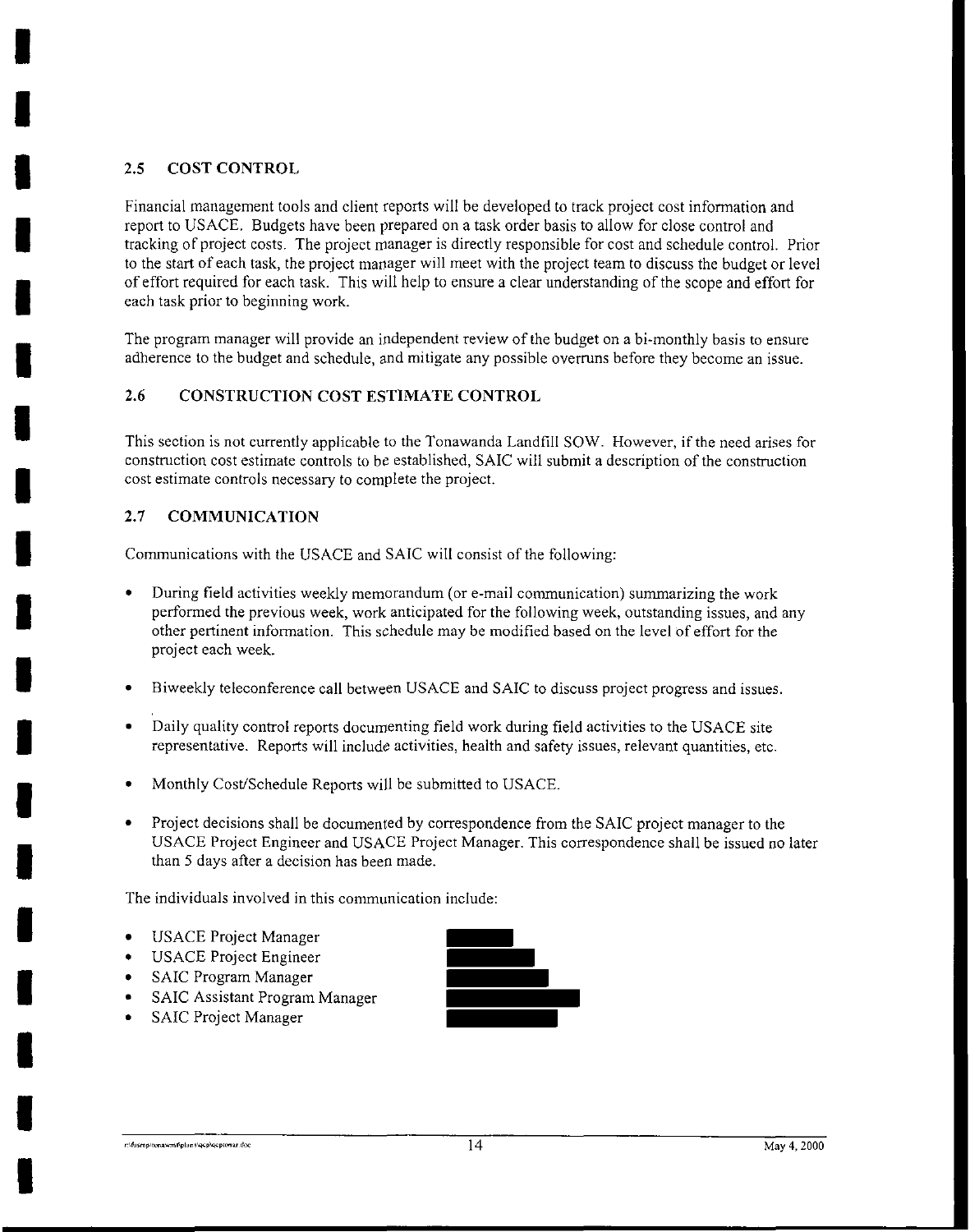## 2.8 **PROJECT TEAM**

I

I

I

I

I

I

I

I

I

I

I

I

I

I

I

I

I

I

I

The project team will be comprised of SAIC personnel under the direction of the USACE, Buffalo District Project Engineer and Project Manager for the Tonawanda Landfill Site. The Project Team is identified in Table 2-3.

| Name | <b>Position/Role</b>                   | <b>Phone</b>     | Fax              | Organization |
|------|----------------------------------------|------------------|------------------|--------------|
|      | Project Manager                        | $(508)$ 946-3500 | $(508)$ 946-3509 | SAIC         |
| TBD  | Field Manager                          | TBD              | TBD              | <b>SAIC</b>  |
|      | SAIC Health and Safety<br>Officer      | $(865)$ 481-4755 | $(865)$ 482-7257 | <b>SAIC</b>  |
|      | <b>SAIC Radiation Safety</b>           | $(865)$ 481-4600 | $(865)$ 482-7257 | SAIC         |
|      | Risk Assessment<br>Manager             | $(865)$ 481-4782 | $(865)$ 482-4757 | <b>SAIC</b>  |
|      | <b>Technical Manager</b>               | $(865)$ 946-3500 | $(508)$ 946-3509 | <b>SAIC</b>  |
|      | <b>Engineering Analysis</b><br>Manager | $(508)$ 946-3500 | $(508)$ 946-3509 | <b>SAIC</b>  |
|      | Project Controls                       | $(865)$ 481-4620 | $(865)$ 481-4774 | SAIC         |
|      | Independ. Tech.<br>Review              | $(865)$ 481-4705 | $(865)$ 481-4757 | <b>SAIC</b>  |
|      | Contract Officer                       | $(865)$ 481-4700 | $(865)$ 481-4693 | SAIC         |
|      | Purchasing Officer                     | $(865)$ 481-4691 | $(865)$ 481-4774 | <b>SAIC</b>  |
|      | Document Production                    | (508) 946-3500   | $(508)$ 946-3500 | SAIC         |

Table 2-3. Project Team Identification

## 2.9 **INDEPENDENT TECHNICAL REVIEW (ITR) TEAM**

In order to ensure criteria and standard details appropriate for this project's requirements, draft submittals for this delivery order will have an independent technical review (ITR) before being submitted to the customer. SAIC has selected a team of technical specialists in assumed areas of expertise for the project to perform ITRs on all project documents. The ITR team consists of a professional engineer with extensive experience in FUSRAP related projects ( , P.E.), a risk assessor ( ), a certified health physicist ( $\overline{\hspace{1cm}}$ , CHP), and a hydrogeologist with a doctorate in geology ( ). Each team member conducting ITRs will not be involved in the preparation of the submittal in question and does not work under the SAIC branch managing the Tonawanda Landfill FUSRAP project. Depending upon the submittal, it may not be necessary to have all ITR members review every document. ITR personnel will be selected on a task by task basis by SAIC to ensure the most qualified professional(s) will review the project submittals and data. In the event that certain members of the ITR Team are not available to perform a submittal review, a qualified alternate ITR reviewer will be selected by the Project Manager to perform the ITR.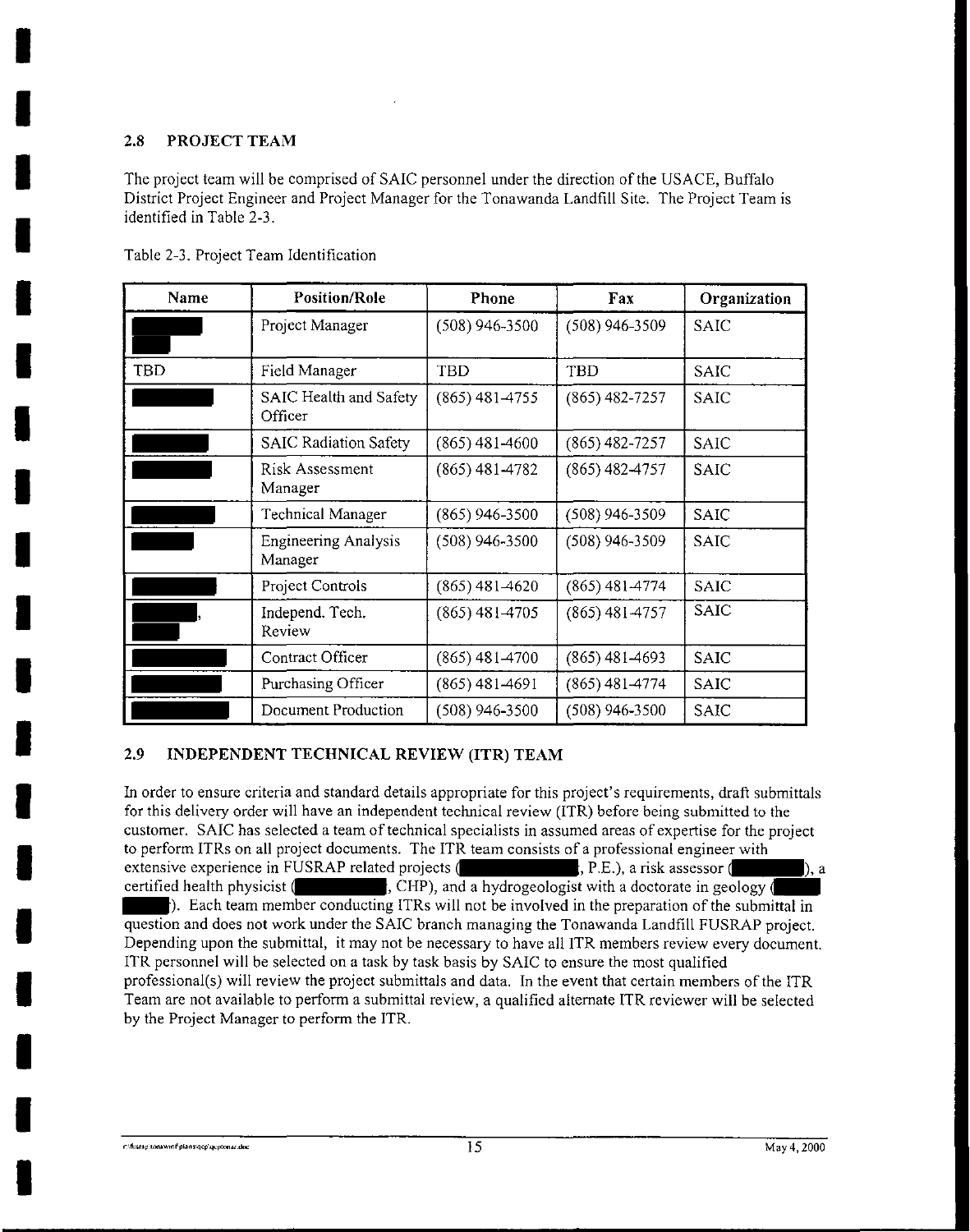The Statement of Independent Technical Review (Figure 2-2) and Certification of Independent Technical Review (Figure 2-3) will be included with all products submitted for this project to the USACE. The ITR Statement will be signed by the ITR reviewer(s) and Project Manager, and state that they have reviewed the product and resolved all internal comments and the product is ready for release to the USACE. Comments generated by the reviewer(s) and the resolution of these comments will be submitted with this statement. The Certificate will be completed by the ITR reviewer and Project Manager, and will be signed by the Program Manager or Assistant Program Manager.

The technical reviews also will be conducted in accordance with SAIC Quality Assurance Administrative Procedure QAAP 3.1, "Document Review", as shown in Figure 2-4. The peer reviewer will indicate acceptance of the final product by signing the signature page of submitted reports.

Large documents (>30 pages) shall be technically reviewed at least one week before submittal to the customer, when possible.

### 3.0 **CUSTOMER INVOLVEMENT**

I

I

I

I

I

I

I

I

I

I

I

I

I

I

I

I

I

I

I

The primary customer for the services provided through this delivery order is the USACE, Buffalo District. Project deliverables will also be reviewed by additional USACE personnel (i.e., Division, CX, HO) and by various regulatory organizations, including, but not limited to the New York State Department of Environmental Conservation. Representatives of these organizations may be involved in **meetings pertaining to implementation of delivery order activities and in review of draft documents**  generated in the process.

## **4.0 IDENTIFICATION OF QUALITY INDICATORS**

SAIC Procedures QAAP 15.1, "Control of Nonconforming Items and Services," and QAAP 16.1, "Corrective Action," shall be used to identify, track, and correct items and services that could have a potentially adverse effect on the quality of the work to be performed. Nonconformance issues shall be tracked and managed using nonconformance reports.

SAIC Procedure QAAP 17.1, "Records Management," will be used for the collection, control, processing, storage, and retrieval of critical project records submitted to the SAIC Central Records Facility (CRF).

SAIC Procedure QAAP 3.1, "Document Review," will be implemented to document and track both technical and editorial review of draft submittals. Document review records will be maintained in the Project File and the CRF.

SAIC Procedure QAAP 18.4, "Client Assessments," will be implemented by the SA!C Program Manager or an independent senior designee to ensure SAIC performance under this delivery order is meeting client expectations and to identify areas for improvement.

Where not superseded by upper-tier (US ACE) requirements, field, data, and engineering processes will be governed by SAIC Quality Assurance Technical Procedures (QATP) contained in QATP Volume I Data Management, QATP Volume II Field Standard Operating Procedures, and QATP Volume III Engineering and construction. Three field procedures have been selected from the SAIC EEMG Health Physics Manual as being applicable to this task:

nthisrapitonawmfiplans qepiqeptonar.doc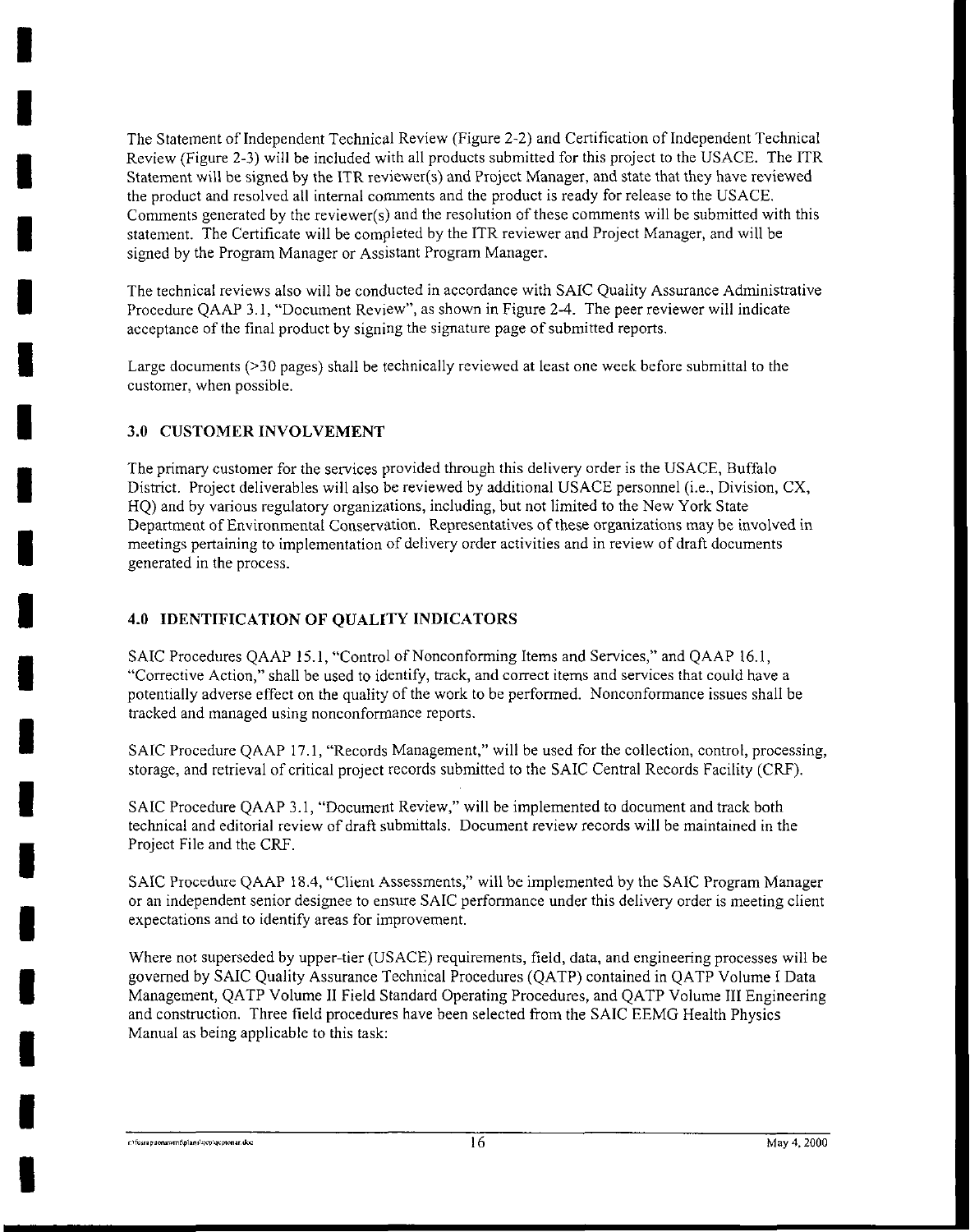#### **FUSRAP- Tonawanda Landfill RI/FS USACE Contract No: DAHA90-94-D-0007-DN05**

### **STATEMENT OF COMPLETION OF TECHNICAL REVIEW**

SAIC has completed the of the Tonawanda Landfill FUSRAP Site in Tonawanda, New York. Notice is hereby given that an independent technical review has been conducted that is appropriate to the level of risk and complexity inherent in the project, as defined in the Quality Control Plan. During the independent technical review, compliance with established policy, principles and procedures, utilizing justified and valid assumptions, was verified. This included review of assumptions; methods, procedures, and material used in analysis; alternatives evaluated; the appropriateness of data used and level of data obtained; and reasonableness of the results, including whether the product meets the customer's needs consistent with law and existing USACE policy. All internal comments were resolved and the document indicated above is ready for release to the USACE.

## **SCIENCE APPLICATIONS INTERNATIONAL CORPORATION**

I

I

I

I

I

I

I

I

I

I

I

I

I

I

I

I

I

I

I

| Program Manager                | (Date) |
|--------------------------------|--------|
| Project Manager                | (Date) |
| Task Manager (if applicable)   | (Date) |
| Independent Technical Reviewer | (Date) |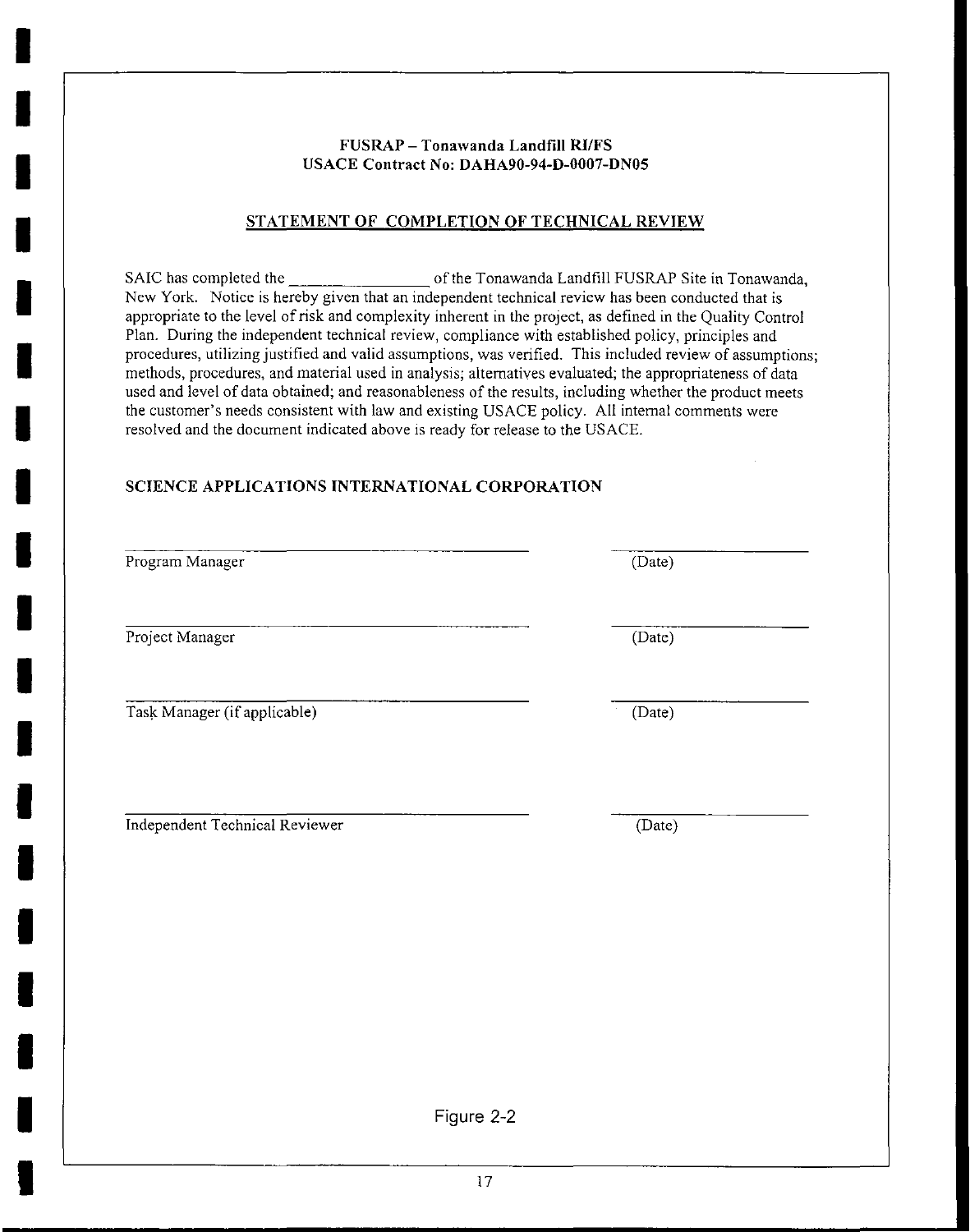## FUSRAP - Tonawanda Landfill RI/FS USACE Contract No: DAHA90-94-D-0007-DN05

## CERTIFICATION OF INDEPENDENT TECHNICAL REVIEW

**Significant concerns and the explanation of the resolution are as follows:** 

(Description of major technical concerns, possible impact, and proposed resolutions)

As noted above, all concerns resulting from the independent technical review of the project have been considered.

SCIENCE APPLICATIONS INTERNATIONAL CORPORATION

(Signature) (Date)

I

I

I

I

I

I

I

I

I

I

I

I

I

I

I

I

I

I

I

(Title)

Figure 2-3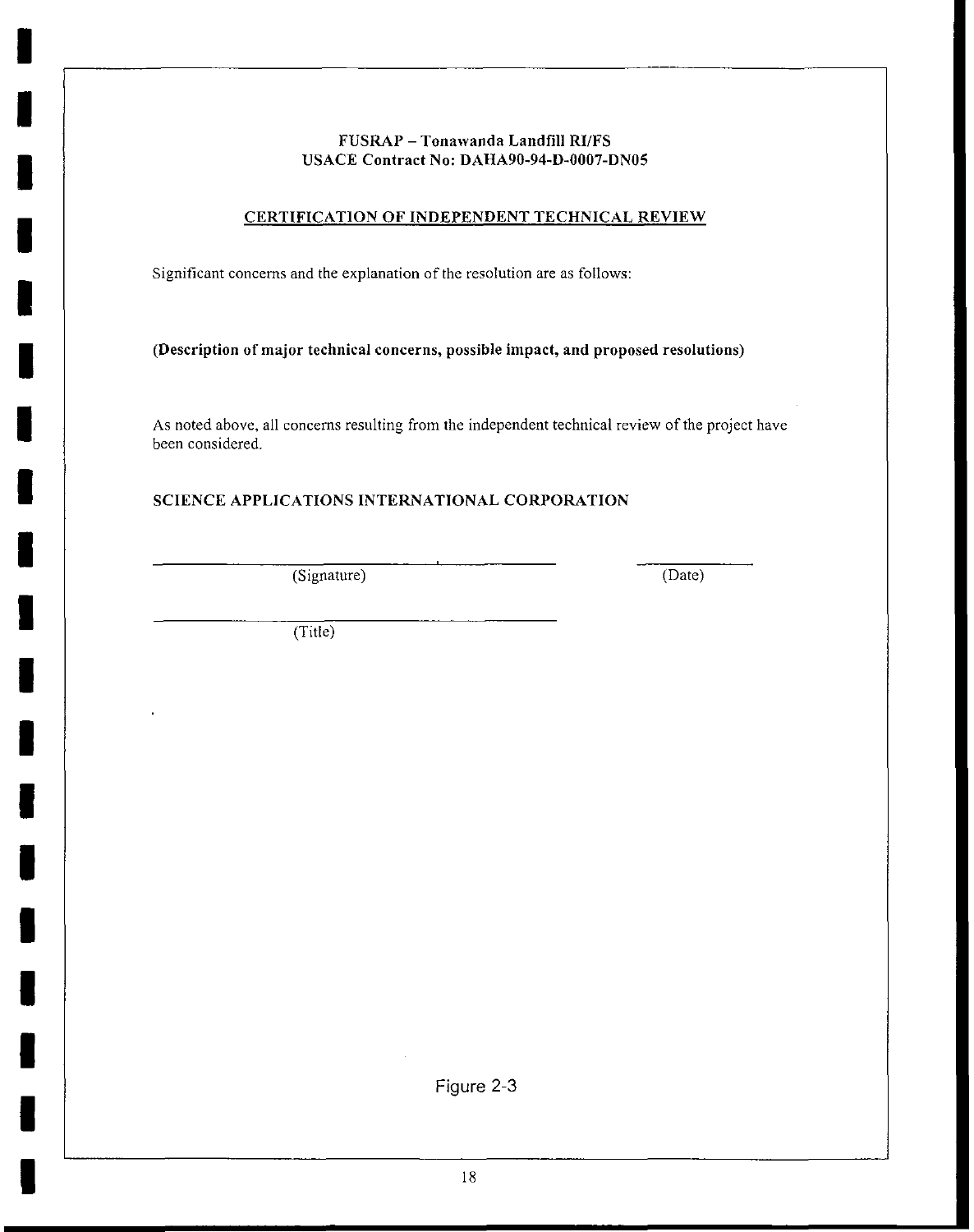|                                     |                          | SCIENCE APPLICATIONS INTERNATIONAL CORPORATION                                            |                                      |
|-------------------------------------|--------------------------|-------------------------------------------------------------------------------------------|--------------------------------------|
|                                     |                          | <b>DOCUMENT REVIEW RECORD</b>                                                             |                                      |
|                                     |                          |                                                                                           |                                      |
|                                     |                          |                                                                                           |                                      |
|                                     |                          | COMMENTS THAT ARE ANNOTATED WITH AN (*) ARE MANDATORY AND REQUIRE RESPONSE AND RESOLUTION |                                      |
| IPAGE OR<br>SECTION/<br>PARAGRAPH I | <b>REVIEWER COMMENTS</b> | PREPARER RESPONSE                                                                         | <b>REVIEWER</b><br>ACCEPT/<br>REJECT |
|                                     |                          |                                                                                           |                                      |
|                                     |                          |                                                                                           |                                      |
|                                     |                          |                                                                                           |                                      |
|                                     |                          |                                                                                           |                                      |
|                                     |                          |                                                                                           |                                      |
|                                     |                          |                                                                                           |                                      |
|                                     |                          |                                                                                           |                                      |
|                                     |                          |                                                                                           |                                      |
|                                     |                          |                                                                                           |                                      |
|                                     |                          |                                                                                           |                                      |
|                                     |                          |                                                                                           |                                      |
|                                     |                          |                                                                                           |                                      |
|                                     |                          |                                                                                           |                                      |
|                                     |                          |                                                                                           |                                      |
|                                     |                          |                                                                                           |                                      |
|                                     |                          |                                                                                           |                                      |
|                                     |                          |                                                                                           |                                      |
|                                     |                          |                                                                                           |                                      |
| REVIEWED BY:                        |                          | <b>RESPONSE BY:</b>                                                                       |                                      |
| PRINT NAME                          |                          | PRINT NAME                                                                                |                                      |
| SIGNATURE                           | DATE                     | SIGNATURE                                                                                 | DATE                                 |

I

I

I

I

I

I

I

I

I

I

I

I

I

I

I

I

I

I

I

Figure 2-4

Revision 1, 6/13/96 QAAP 3. 1